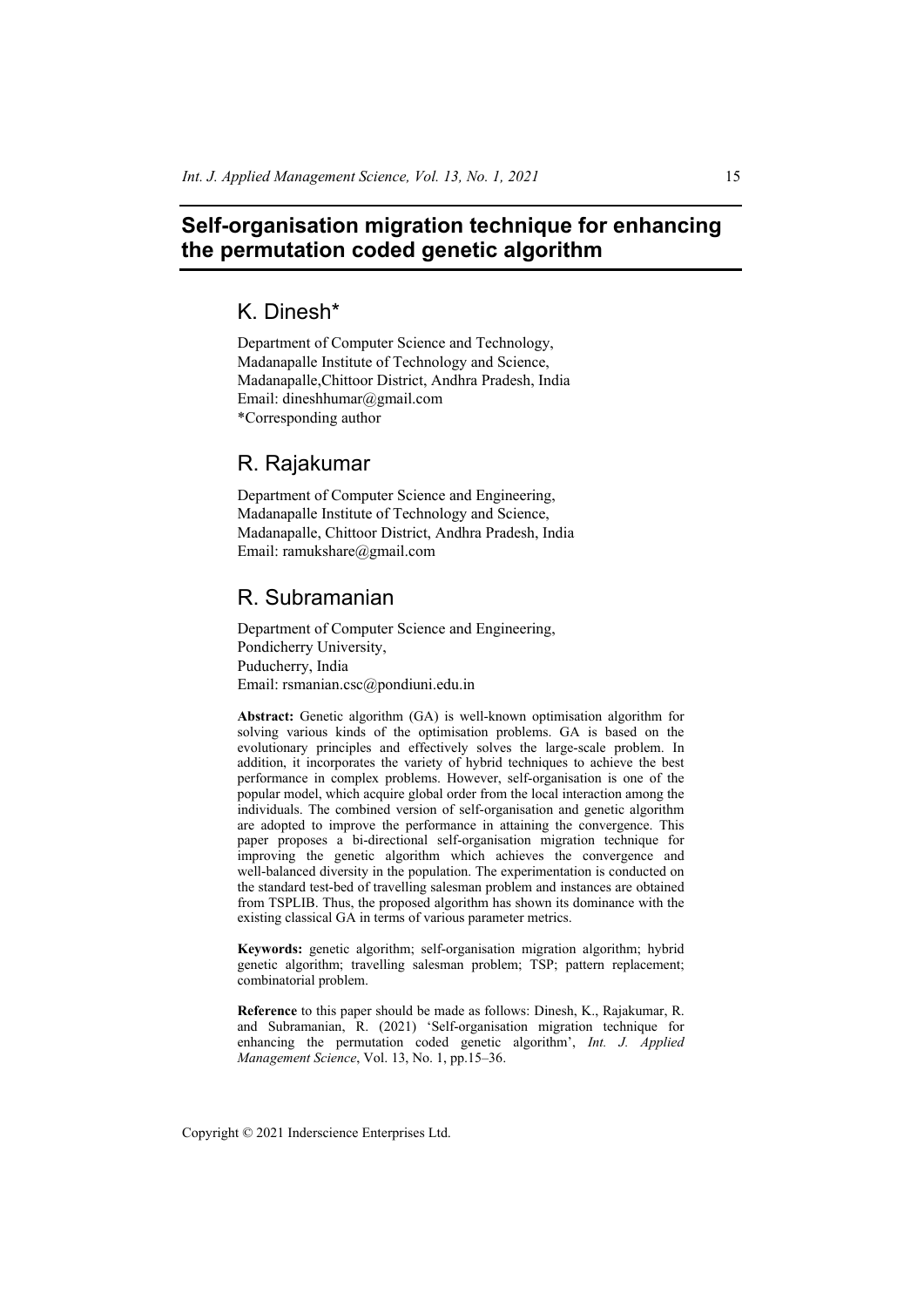#### 16 *K. Dinesh, R. Rajakumar and R. Subramanian*

**Biographical notes:** K. Dinesh is working as an Assistant Professor at the Department of Computer Science and Engineering, Vel Tech Rangarajan Dr. Sagunthala R&D Institute of Science and Technology, Avadi, Chennai, India. He completed his PhD at Pondicherry University and his areas of research are optimisation using nature-inspired algorithm, evolutionary algorithms, and cloud computing.

R. Rajakumar is working as an Assistant Professor at the Department of Computer Science and Engineering, Vignan's Foundation for Science, Technology and Research (Deemed to be University), Vadlamudi, Guntur, India. His research areas include evolutionary algorithms, wireless sensor network and soft-computing.

R. Subramanian is a Senior Professor in the Department of Computer Science, Pondicherry Central University, India. His specialisation includes robotics and evolutionary algorithms.

*This paper is a revised and expanded version of a paper entitled 'Bi-directional self-organization technique for enhancing the genetic algorithm' presented at 'ICIT 2018 Proceedings of the 6th International Conference on Information Technology: IoT and Smart City', Hong Kong, 29–31 December 2018.* 

## **1 Introduction**

Genetic algorithm (GA) is one of the popular optimisation algorithms which is inspired from the nature evaluation (Abramson et al., 1994; Ali et al., 2018; Fogarty and Huang, 1990; Latchoumi et al., 2019). The classical GA consists of several phases and among those, initialisation phase is to be considered as very important, where the quality of the initial solutions at the starting point is to be decided. Traditionally, the population initialisation is performed by random initialisation methods, which may also produce larger quantity of worst individuals (Yugay et al., 2008; Toğan and Daloğlu, 2008; Whitley et al., 2010; Sombat et al.., 2018). On the other hand, induced models of population seeding techniques lead the belated achievements of the fitness functions with poor convergence values (Schmitt and Amini, 1998; Kang and Jung, 2006; Paul et al., 2013b; Zhou et al., 2018). This tradeoff motivated the researchers to find new sets of population initialisation techniques for improving the phase specific as well as overall performance of the family of the GAs. In this perception, new mixture of initialisation methods that combine the benefits of both random and induced initialisation have been proposed by many of the researchers (Paul et al. (2013b, 2014; Chen and Liu, 2018).

It is widely demonstrated that GA are extremely dominant problem solving strategy, using the power of evolutionary principles and have been used in variety of fields to solve more complex problems. GA aims to find the optimum solution which is near to the objective function of the optimisation problems with very large search space (Katayama et al., 2000; Paul et al., 2014; Dinesh et al., 2017; Manicassamy et al., 2018).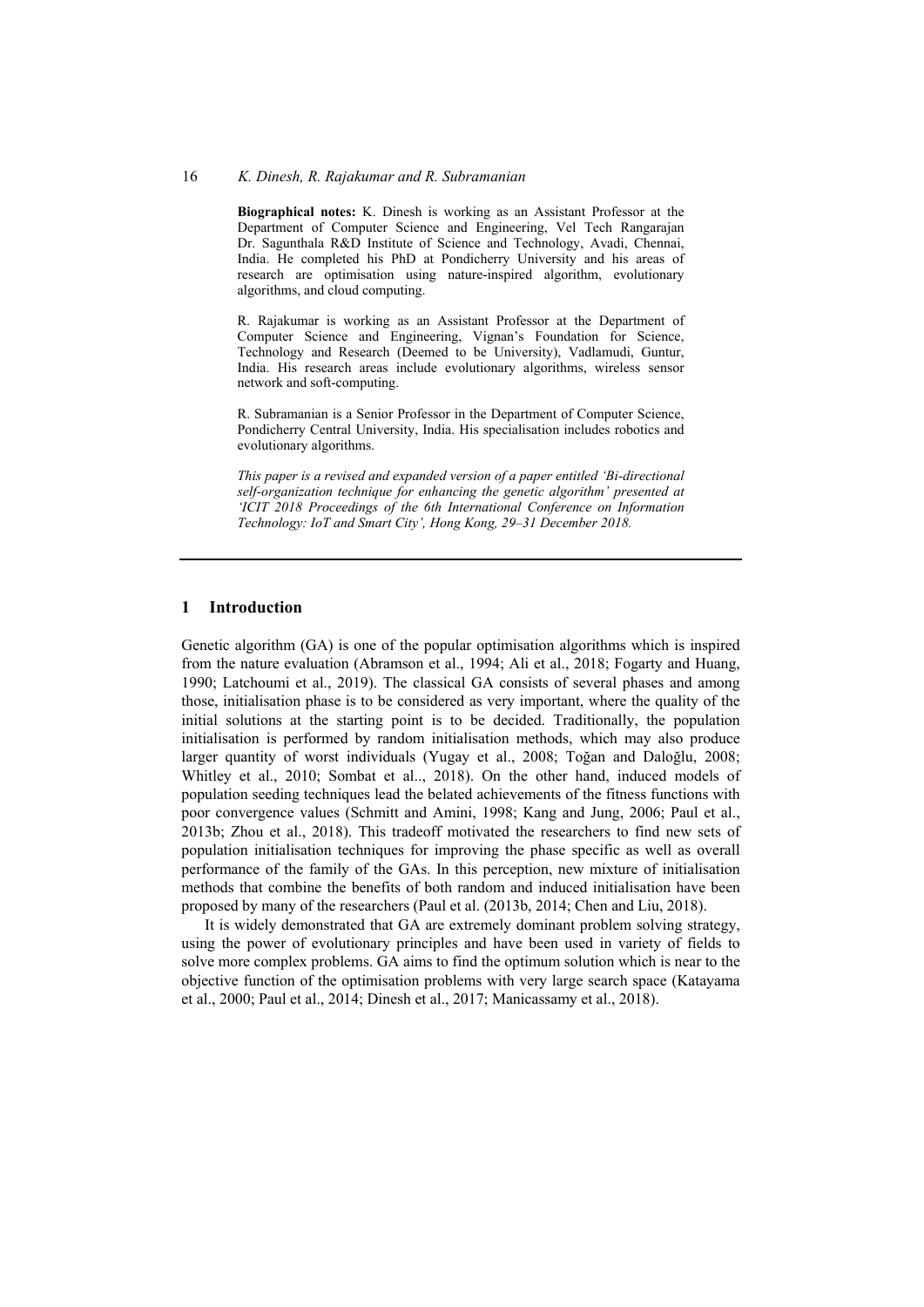#### **2 Related work**

Natural computing models and algorithms are frequently popular because of relative ease of implementation, wide applicability and reasonable quality of results delivered for many optimisation problems. Inspired by nature, researchers see the possibility of creating computational models based on biological processes and phenomena. Natural computing thus, involves the extraction of ideas from nature to the design of nature-inspired algorithms for solving complex problems (De Castro, 2007). In the recent years, the researchers proposed various kinds of novel computational methods for solving complex real-world problems. Many problems remained unsolved or poorly solved, opening the field for research of innovative solutions. Bio-inspired computing is one of the three categories of the broad field of natural computing (De Castro, 2006),which emerged from the idea of using nature's inspiration to search for new computational solutions to complex problems. It is fundamentally based on the behaviours of the living organisms, such as foraging, survival and self-organisation. These algorithms demonstrated their efficiency in various platforms including, complex problem solving and decision-making domains. Due to their importance and quality characteristics, the development of various biologically inspired computational algorithms has been recognised as one of the important advances made in the field of science and engineering. This class of Bio-inspired algorithms could be called as swarm intelligence (SI) algorithms, which is primarily based on the group behaviour of the living organisms. Variety of groups of algorithms are proposed in the family of Bio inspired algorithms such as particle swarm optimisation (PSO) (Eberhart and Kennedy, 1995; Nouiri et al., 2018), cuckoo search (Yang and Deb, 2009; El Aziz and Hassanien, 2018; Du et al., 2018), bat algorithm (Yang, 2010b; Dao et al., 2018; Liang et al., 2018) firefly algorithm (Yang, 2010a; Wang et al., 2018; Castillo et al., 2018) and so on, and the set of algorithms inspired by ant behaviour is one among them, which have been initially proposed and popularly evolved as ant colony optimisation (ACO) (Dorigo et al., 2006; Gülcü et al., 2018; Agrawal and Kaur, 2018; Rey et al., 2018).

Self-organising is a dynamic process which is not imposed by the external influence. In self-organisation, individuals interact directly to produce the common pattern which influences the behaviour of low level individual in the population individuals (Yugay et al., 2008; Toğan and Daloğlu, 2008; Whitley et al., 2010). Self-organising, often defined as, global ordering emerging from local interactions (Kallel and Schoenauer, 1997). In random immigrant technique, individuals interact between themselves and find the individual near to optimal solution and placed in subpopulation. Self-organisation and GA are combined in order to avoid the premature convergence and get trapped from the local optimum. The self organisation models enable the systems to acquire and maintain the structure by themselves, without any external control. It is highly evidenced that it gives a greater benefits to solve the complex problems with competent efficiency levels in conjunction with the classical GAs. The combined version of SOM and GA has the power of better exploration and so possess high probability of finding many local optima in addition to the global optimum (Jeong and Lee, 1998; Aras et al., 1999; Deep et al., 2008).

The self-organisation process have different kinds of interaction between the individuals in order to form global order from the local interaction (Al-Mulhem and Al-Maghrabi, 1998; Angeniol et al., 1988; Van Hulle, 2012). It is one of the important behaviour of self-organisation process. The characteristics of self-organisation behaviour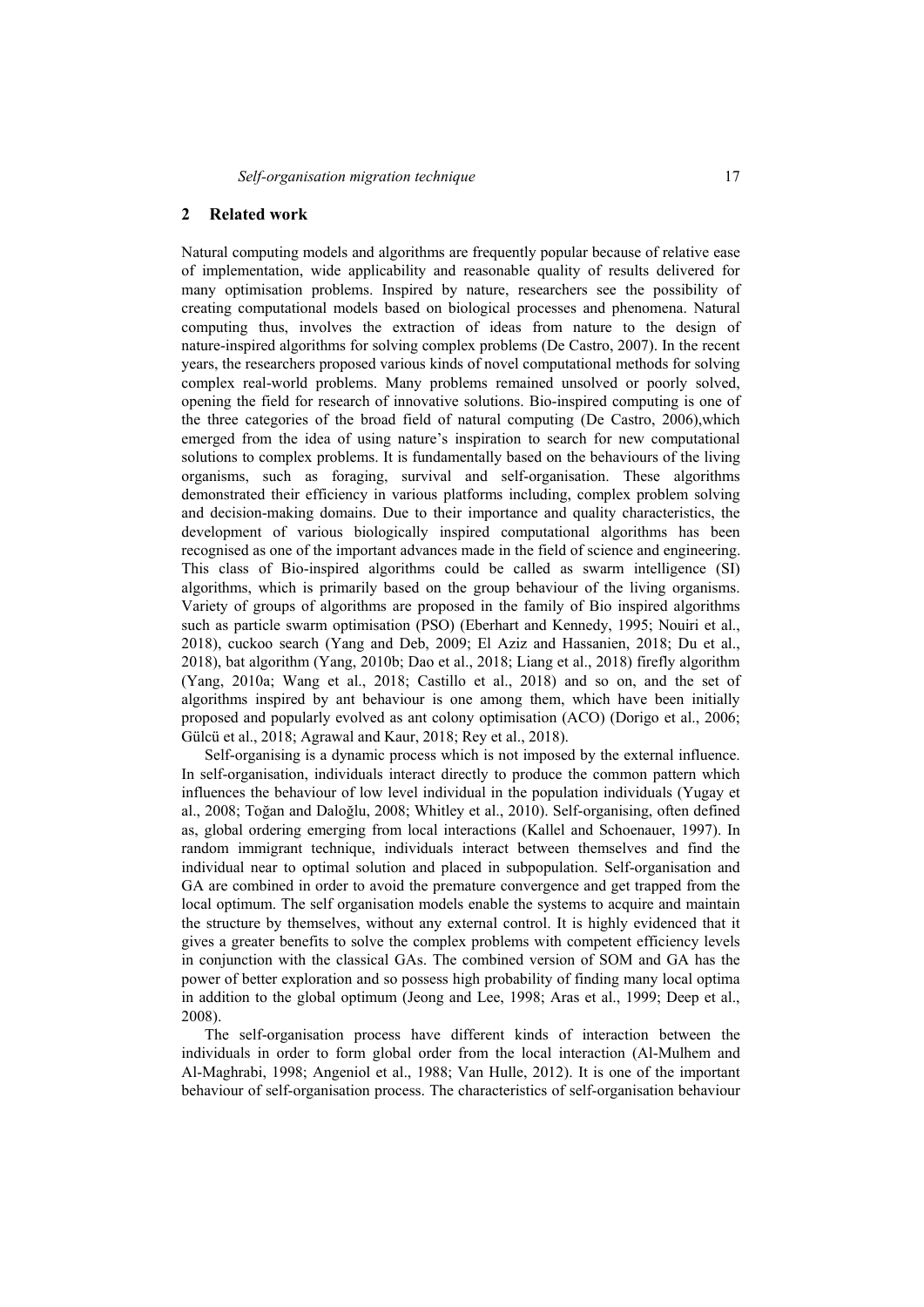of the work without any control action from the outside sources. The importance of the self-organisation process that can be observed from the behaviour is to avoid the situation of getting trapped with the local optimal solution (Tinós and Yang, 2007; Ray et al., 2007). The self organisation system improves the performance of the GA. Thus the self organisation process increases the researcher to use self-organisation for the optimisation of the complex problem. It also improves the performance of the GA in solving the optimisation and combinatorial problem. Many types of SOM algorithms (Jeong and Lee, 1998; Angeniol et al., 1988; Leung et al., 2004; Deep et al., 2008) have been proposed to solve the travelling salesman problem (TSP) by incorporating the efficient initialisation method and parameter adoption. Leung et al. (2004) presented two other versions of SOM: ISOM – integrated SOM and ESOM – expanding SOM. These techniques are used to solve the TSP problem, which required human intervention resulted in increased complexities in design of solutions. Jeong and Lee (1998) proposed the multimodal function optimisation, which offered an improved performance by adapting the parameters GA.

A new dominant selection technique, which selects the dominant individuals and cyclical mutation operator, has been proposed in Tinós and Yang (2007). According to dominant individuals and cyclical mutation operator, mutation probability will be tuned periodically. Although it offers better optimisation result, it suffered by faster convergence rate, which lead to end up with premature convergence. As another development, self-organising algorithm (migration algorithm) and GA are combined in order to avoid the premature convergence and get trapped from the local optimum (Tinós and Yang, 2007; Deep et al., 2008). In random immigrant technique, candidate individuals interact between themselves and find the individual near to optimal solution and placed in subpopulation. The combination of self-organising (migration algorithm) and GA gives different parameter design and setting, such as population size, crossover probability and mutation probability.

In its series, a new replacement technique has been proposed in Tajani et al. (2017a) that it replaces the worst individual of the population by random immigrants. These random immigrants increases the individual diversity among the population through random replacement of individuals in the population. But the random fashion of selecting the replacement individuals suffers from low fitness values. The novel weighted superposition-based meta-heuristic optimisation algorithm has been proposed by Baykasoğlu and Akpinar (2015) and it is inspired by principle of superposition of particles. The individuals in the population cooperatively generate the superposition which is further attracted by the remaining individuals in the population. This enhancement has utilised to solve the unconstrained, constrained (Baykasoğlu and Akpinar, 2017) and binary optimisation problem (Baykasoğlu and Ozsoydan, 2018). Further, this weighted superposition attraction helps to solve the local optima and premature convergence problem. Further, Karunanidy et al. (2017) proposed the new optimisation algorithm based on the monkey behaviour for balancing the exploration and exploitation. Similarly, the SOM has been efficiently utilised for improving the performance of the artificial raindrop algorithm in terms of diversity among the population (Jiang et al., 2018; Gu and Cheung, 2018). In most of the literature (Somhom et al., 1999; Kita et al., 2010; Popovic et al., 2014; Tajani et al., 2017b; Jiang et al., 2018), it is observed that self-organisation models are proposed to enhance the diversity among the population. So, in order to attain the convergence and also diversity in the population, we propose the novel bi-directional self organisation model to be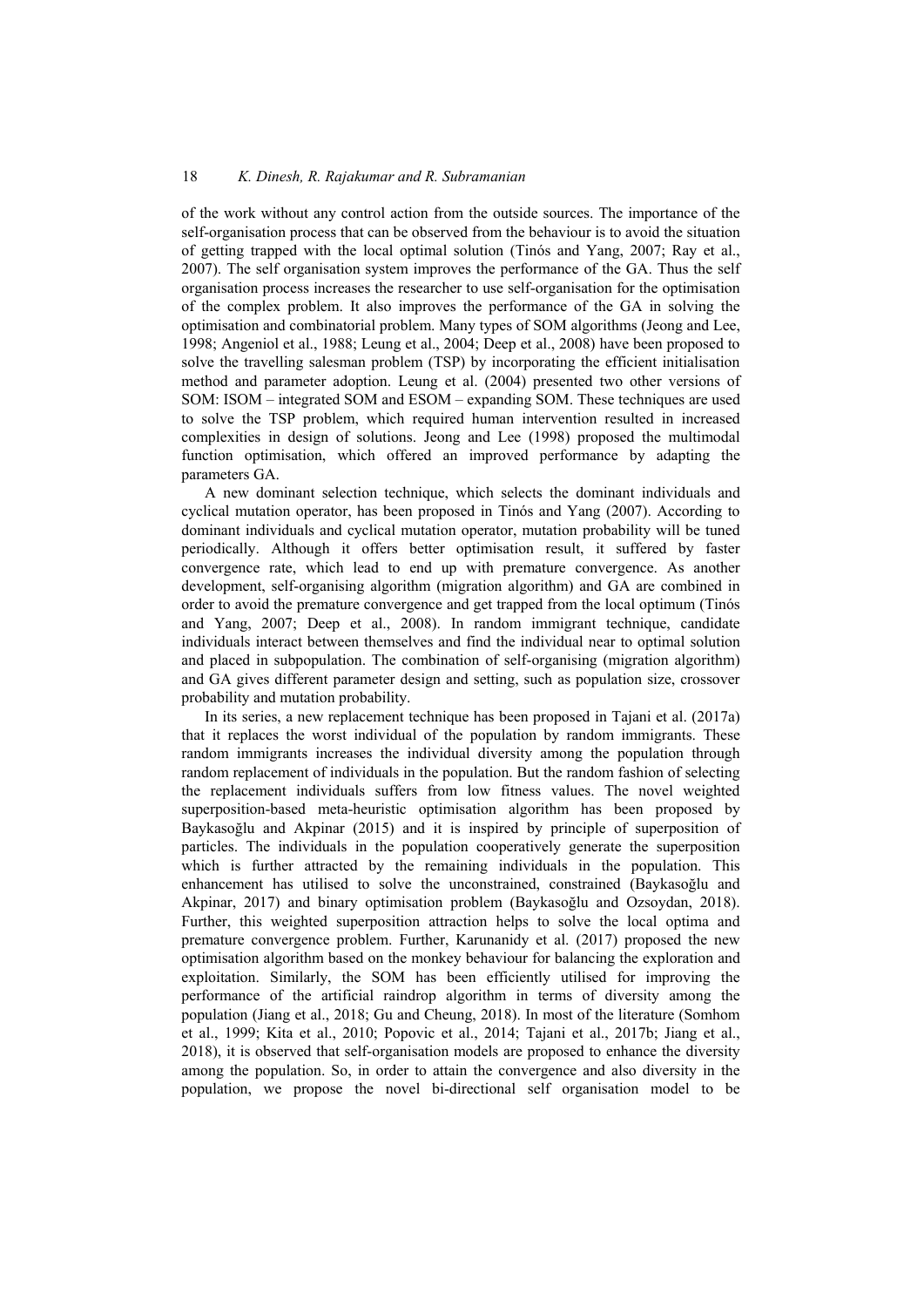incorporated with the classical GA, in order balance the search process between the convergence and the diversity among the population.

#### **3 Model formation**

The individuals in the population are primarily classified into two types namely, individuals with dominant fitness qualities are called as Leader individuals  $(\theta^L)$  and remaining individuals are termed as active individuals  $(\theta^4)$ . Then the common patterns are generated by the interaction of individuals from the set leader individuals and similarly, the active individual generated the common sequence from selected p individuals. After this, the active individuals in the population are incorporating the intended sequence (common pattern) found from the leader individuals. Bidirectional components transfer, i.e., exchange of components, is being used here in order to improve the diversity among the individual from the population, which means, the sequence from the active individuals from the top ranked individuals from the set  $\theta^4$  are incorporated towards the leader individuals  $(\theta^L)$  from the population.

In the bi-directional self-organisation migration strategy, the bidirectional components have been utilised for enhancing the GA in terms of convergence and diversity among the individual from the population. Here, the TSP as selected test bed, in which the ultimate goal is that the salesman has to travel and visit every city in the tour and return to the starting city with minimal cost, where the cost may be the total distance of the tour. The TSP could be defined as follows: Let, the graph  $G = (C, E)$  is an undirected graph with n cites  $\{c_1, c_2, ..., c_n\}$  and the search space *G* is represented as:  $\mathbb{G} = \frac{(n-1)!}{2}.$ 

Let the individuals  $\theta$  are represented with the permutation of n cities as follows:

$$
\theta\{c_1, c_2, \ldots, c_n\} \tag{1}
$$

Let *POP<sub>unsorted</sub>* be the raw set of individuals for a population set and it can be defined as,

$$
POP_{unsorted} = \{ \theta_1, \theta_2, \dots, \theta_{popsize} \}
$$
 (2)

where, *popsize* indicates the total number of individuals in the population.

Then, the fitness evaluation of individual in the population,  $\forall \theta \in POP$  w.r.t. the TSP is defined as,

$$
F(\theta) = \sum_{j=1}^{n-1} Dist(c_i, c_{i+1}) + Dist(c_n, c_1)
$$
\n(3)

where

*n* refers to the total number of cities

- *Dist*( $c_i$ ,  $c_{i+1}$ ) indicates the distance between city *i* and city *i*+1
- $Dist(c_n, c_1)$  indicates to the distance between last city and first city to form complete tour.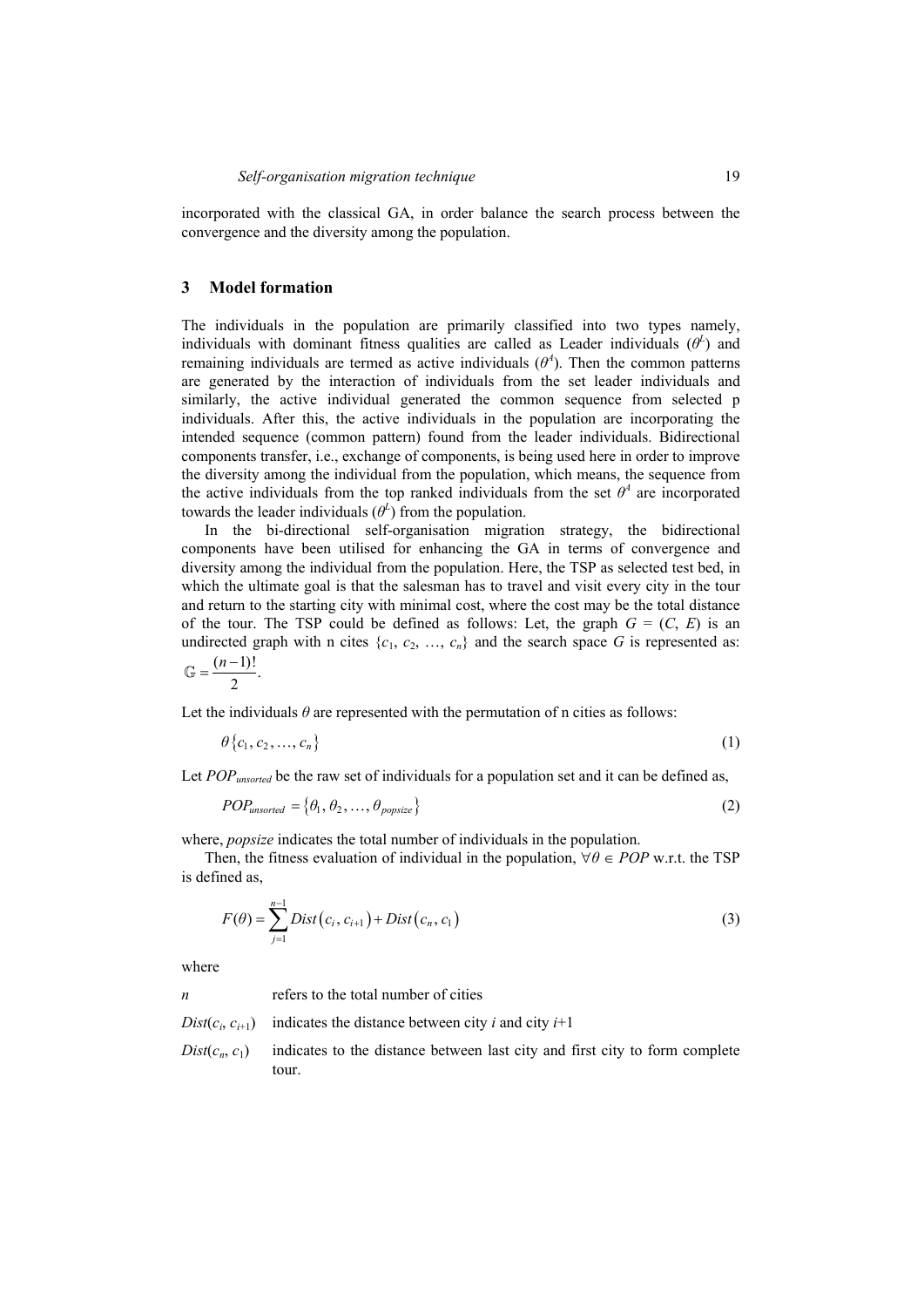With this background, the design may be continued by considering the equation (3) as the reference. After sorting, the population set would be defined as,

$$
POP_{sorted} = \{ \theta_1, \theta_2, \dots, \theta_{popsize} \}
$$
\n
$$
(4)
$$

such that  $F(\theta_1) \leq F(\theta_2) \leq \ldots \leq F(\theta_{\text{nonsize}})$ .

*Definition 1:* The population are subdivided into leader and active individuals based on the fitness evaluation. The leader  $\theta^L$  and active  $\theta^A$  individuals are described as,

$$
\theta^L = \{\theta_1, \theta_2, \dots, \theta_p\} \tag{5}
$$

$$
\theta^A = \{ \theta_{p+1}, \theta_{p+2}, \dots, \theta_{popsize} \}
$$
\n<sup>(6)</sup>

$$
\theta^{A,emp} = \{ \theta_{p+1}, \theta_{p+2}, \dots, \theta_q \}
$$
 (7)

such that  $\theta^{A_{temp}} \subset \theta^A$ ,  $\theta^L \cup \theta^A = \varnothing$  :  $|\theta^L| \leq |\theta^A|$ ,  $|\theta^L| = p$ ,  $\theta^{A_{temp}} = q$ .

Definition 2: The common pattern are generated from the set  $\theta^L$  and  $\theta^{A_{temp}}$ . The sequence is defined as the set of similar element with identical order in two different individuals. The pattern obtained by performing tradeoff between two distinct individuals from the set  $\theta^L$  or  $\theta^{A_{temp}}$  .

$$
Pat_{i,j} = \theta_i \frac{order \ of \ visit}{\bigcap} \theta_j \tag{8}
$$

such that  $\forall i, j \in \theta^L$  or  $\theta^{A_{temp}}$  where, the set  $Pat = \{c_1, c_2, ..., c_l\}$  be continuous common pattern attained from the above process. Then the length of the sequence is  $| Pat | = l$ where,  $l \leq n$ .

The common pattern *Pat* obtained from equation (8) is found to be largest continuous pattern from the individuals. The empirical study pose that sequence utilised for replacement process may lead to the local optima. Therefore, the sequence can be further decomposes into smaller size with length '*r*' adopts to improve the results. Thus, the decomposed sequence maintained with length r and the equation (8) can be reconstructed as,

$$
Pat_{s,r} = Decomposed \left\{ \frac{Pat(i, j)}{|Pat(i, j)|} \right\}
$$
  
=  $\left\{ (c_i, c_{i+1}, c_{i+3}, c_r), (c_{r+1}, c_{r+3}, c_{r+4}, c_l) \right\}$  (9)

where, each *Pat* is decomposed into s number of sub-patterns.

Definition 3: The sub-pattern obtained from the equation (9) can be incorporated to the individuals, in the viable direction. The incorporated sub-pattern usually influence individual in the direction of dominant individuals, which proportionally amplify the individual. Consider, an sub-pattern  $Pat_{sr}$  has to integrate with the individual  $\theta_k$ , which generally satisfy the sub-pattern of size '*r*-1' as  $\{c_i, c_{i+1}, c_{i+3}, c_{i-1}\}$  in  $\theta_k$ .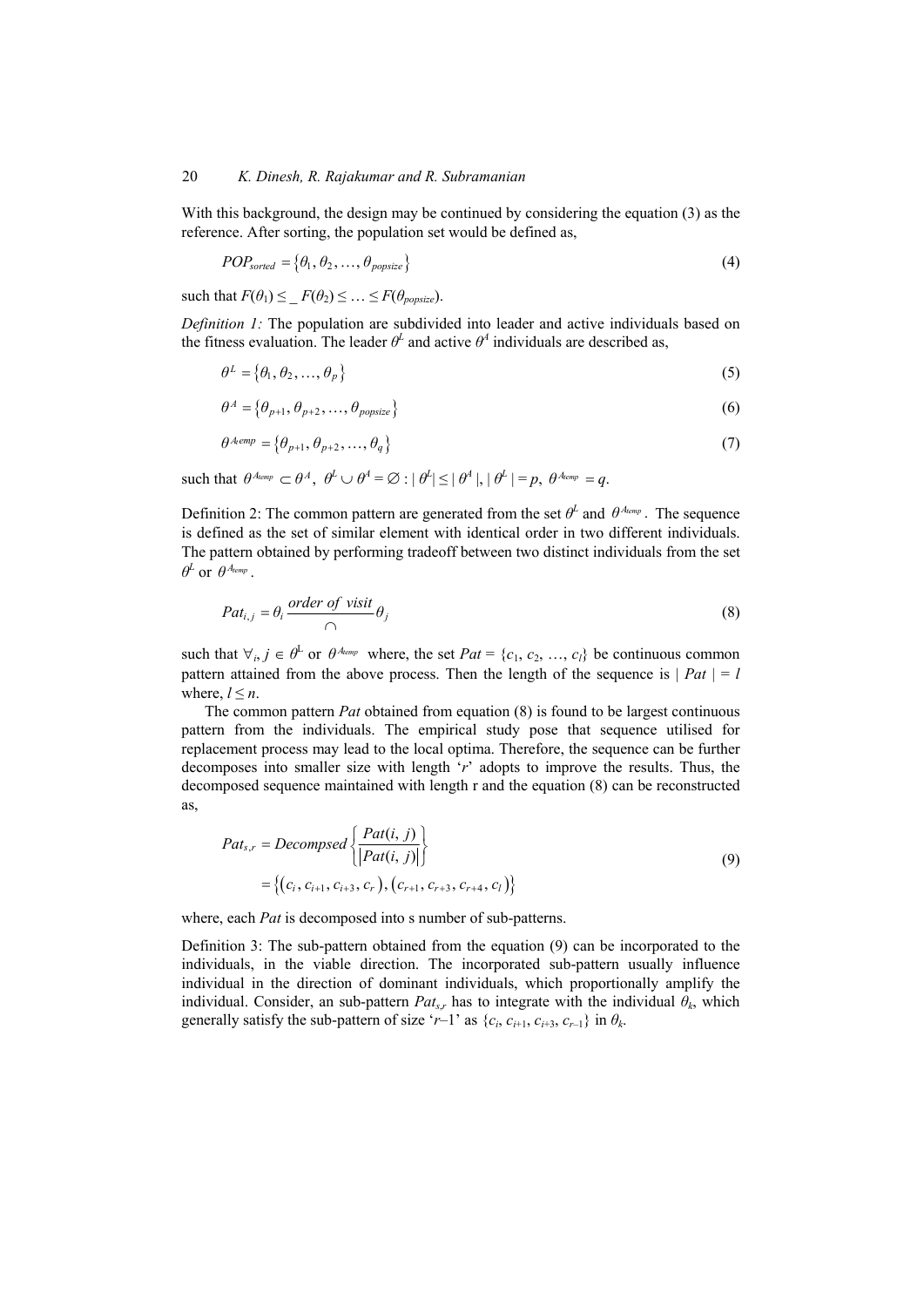$$
\begin{Bmatrix} \text{Incorporate}(Pat_{s,r}, \theta_k), & \text{if} \, Pat_{s,r-1} \, \frac{\text{order of} \, \text{visit}}{\cap} \theta_k \\ \text{Discard}, & \text{otherwise.} \end{Bmatrix} \tag{10}
$$

where the individual  $\theta_k$  incorporates the sub-pattern  $Pat_{sr}$  using *Incorporate*( $Pat_{sr}$ ,  $\theta_k$ ) if it has the matching sub-pattern of size  $r - 1$ .

In the incorporate process, the last element *cr* from the sub-pattern is identified from the  $\theta_k$  and it should be adjoined with the individual using the heuristic to form the sub-pattern. For example, consider the subpattern  $Pat_{sr} = \{5, 4, 3, 2\}$  and the individual  $\theta_k$  = (9, 7, 1, 5, 4, 3, 6, 10, 2, 8) which as the identical sub-pattern of 5,4,3. The heuristic is as follows:

- Case 1 The last element in the sub-pattern *cr* as 2 and it is adjoined with the available sub-pattern, such that the pattern of  $\{5, 4, 3, 2\}$  is present in  $\theta_k$  also in the same order and it will become as  $\theta_k = (9, 7, 1, 5, 4, 3, 2, 6, 10, 8)$ .
- Case 2 The position of 5, 4, 3 must be changed such that it should be adjoined with the last element 2, such that the sequence of 5, 4, 3, 2 is present in  $\theta_k$  also in the same order and it will become as  $\theta_k = (9, 7, 1, 6, 10, 5, 4, 3, 2, 8)$ .

Definition 4: The set of dominant individuals with best fitness value is known as elitist individual  $(\theta^E)$ . It could be described as,

$$
\theta^E = \{\theta_1, \theta_2, \dots, \theta_c\} \tag{11}
$$

such that  $F(\theta_1) \leq F(\theta_2) \leq \ldots \leq F(\theta_e), |\theta^E| = e$ .

#### **4 Proposed algorithm**

Based on the above formulation procedure, the bi-directional self-organised genetic algorithm (BDSOGA) algorithm is being devised as explained in Algorithm 1. The initial population could be generated using any one of the three population seeding techniques namely random, nearest neighbour (NN) and Vari-begin with variable diversity. The individuals are evaluated and sorted according to the fitness value and the similar patterns present in the leader individuals are found. Then active individuals are moved towards the leader individuals by incorporating the similar pattern of leader individuals.

**Algorithm 1** Proposed bi-directional self-organised genetic algorithm

#### **Assumption**

**Step 1:** Initialisation.

- a Choose the appropriate TSP instance from TSPLIB.
- b Generate the initial population set using anyone of population initialisation technique.

**Step 2:** Evaluate the fitness of each individual using the equation (3).

**Step 3:** Get the sorted population set *POP*<sub>sorted</sub> from equation (4).

**Step 4:** Derive the sets  $\theta^L$ ,  $\theta^A$  and  $\theta^{A_{temp}}$  as described in the equations (5), (6) and (7).

Let *p* and *q* it is fixed as 10. The *r* value is fixed as 4 for cites  $1 \le n \le 500$  otherwise *r* is 6 and *e* as 4. The crossover probability Pc value and mutation probability Pm is fixed a 0.7 and 0.1.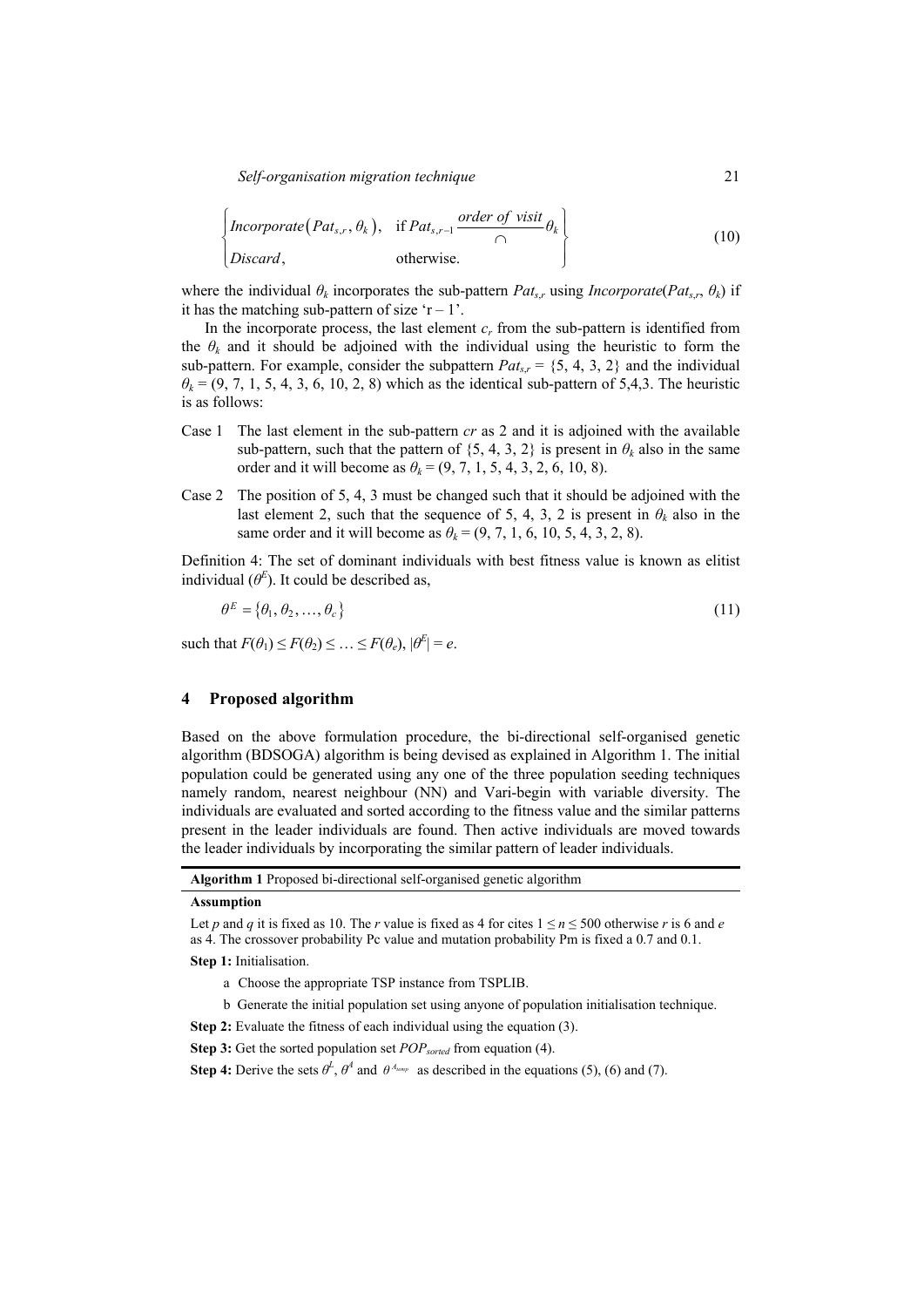**Step 5:** Find the common sequence in  $\theta^L$ .

- a Choose two different individuals as  $\theta_g^L$  and  $\theta_h^L$  from the set  $\theta^L$ .
- b Select  $c_i$  from  $\theta_g^L$  and retrieve the positions of  $c_i$  in  $\theta_h^L$ .
	- $x =$  position of  $c_i$  in  $\theta_g^L$
	- *y* = position of  $c_i$  in  $\theta_h^L$
- c While  $(C[x] == C[y])$  // Continue upto the similar elements

 ${x = x + 1}$  and  ${y = y + 1}$  // Increment the position values until the dissimilar elements found

 $x = x - 1$  and  $y = y - 1$  // Fixing the pointer values at the last matching element

- d Derive the sets  $Pat_{s,r}^L$  as described in the equations (8) and (9).
- e Repeat through the Step 5(a) until  $g \leq p$  else goto Step 5(f).
- f Repeat through the Step 5(a) until  $h \leq p$  else return  $Pat_{r}^L$ .
- **Step 6:** Migrate the  $\theta^4$  towards  $\theta^L$  from equation (10).

**Step 7:** Find the common sequence in  $\theta^{A_{temp}}$ .

- a Choose two different individuals as  $\theta_g^{A_{temp}}$  and  $\theta_h^{A_{temp}}$  from the set  $\theta^L$ .
- b Select  $c_i$  from  $\theta_{\sigma}^{A_{temp}}$  and retrieve the positions of  $c_i$  in  $\theta_{\sigma}^{A_{temp}}$ .
	- $x =$  Position of  $c_i$  in  $\theta_g^{A_{temp}}$
	- $y =$  **Position of** *c<sub>i</sub>* **in**  $\theta_h^{A_{temp}}$
- c While  $(C[x] = C[y])$  // Continue upto the similar elements in both the individuals  ${x = x + 1}$  and  ${y = y + 1}$  // Increment the position values until the dissimilar elements found

 $x = x - 1$  and  $y = y - 1$  // Fixing the pointer values at the last matching element

- d Derive the sets  $Pat_{s,r}^A$  as described in the equations (8) and (9).
- e Repeat through the Step 7(a) until  $g \leq p$  else goto Step 7(f).
- f Repeat through the Step 7(a) until  $h \leq$  *p*else return  $Pat_{s,r}^A$ .

**Step 8:** Migrate the  $\theta^L$  towards  $\theta^{A_{temp}}$  from equation (10).

**Step 9:** Rebuild the population by combining  $\theta^L \cup \theta^4$ .

**Step 10:** Evaluate the fitness of each individual in the POP using equation (3) and sort population with respect to fitness value using equation (4).

**Step 11:** Export the elitist Individuals according to the equation (11) to the next generation.

**Step 12:** Perform greedy crossover with probability Pc.

**Step 13:** Perform swap mutation with probability Pm.

**Step 14:** Repeat through Step (2) until the termination condition.

Then similar pattern from the active individuals are found and the pattern is incorporated in the leader individuals of the population. The superior individual is selected for next generation according to elitist rate *y*. Crossover operation is performed to all the individuals in the population with crossover probability (Pc) to produce the new individuals. Mutation operator with mutation probability (Pm) is finally applied.

The population initialisation technique plays an important role in providing the good quality individual for the population which improves the optimal solution. The individuals ( $\theta$ ) are represented as  $(c_1, c_2, c_3, ..., c_n)$  cities, which is a permutation of  $(1, 2, \ldots, n)$ . In the random technique, the individual is formed by choosing the first city *c*<sub>1</sub> in a random manner. In order to select the next city  $c_i$  where  $c_i \notin \theta_i$  then this process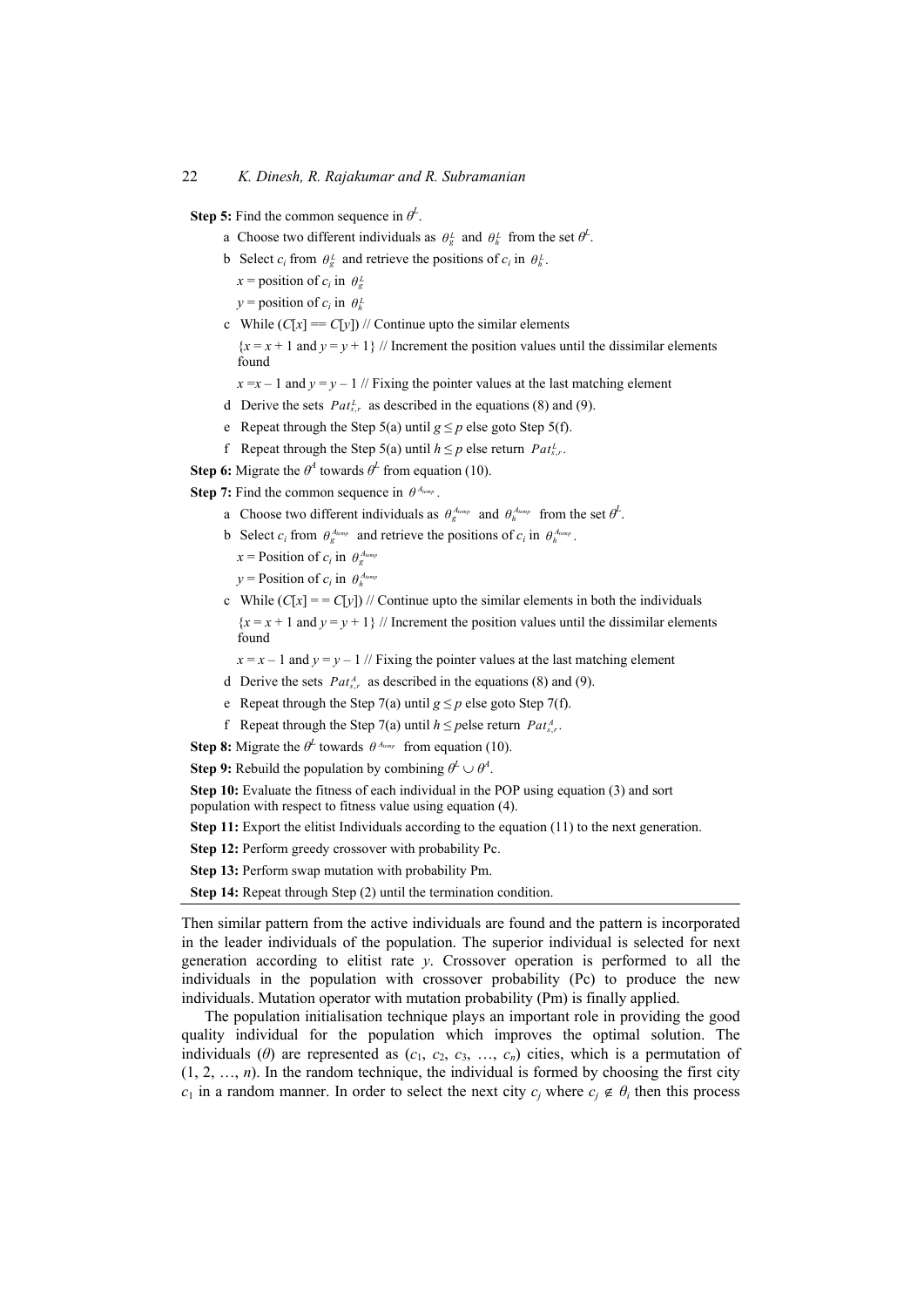continues until individual is created. In the NN technique, the initial population is created by selecting the first city  $c_1$  in the random way, then remaining city  $c_i$  is selected by choosing the next nearest city from the  $c_n$  where  $c_j \notin \theta_i$  then visit  $c_j$ . The initial population POP is created using the same process. Initial population is created by using the Vari-begin with variable diversity (VV) by order distance vector (ODV).

In VV (ODV) population initialisation method, first city is generated randomly to all the individuals in the population. Generate the bax number randomly generated from the best adjacent ( $1 \leq bax \leq ba$ ) and select  $c_i$  from the ODM by using the bax and recent city visited by the individual. If  $c_i$  is not visited by the individual then visit  $c_i$ . If all the best adjacent cities are visited by the individual, then randomly generate  $c_i$  where  $c_i \notin \theta_i$  then visit  $c_i$ . This process continues until all the individuals for the population (POP) are generated. Then select the leader individual  $\{\theta_1, \theta_2, \dots, \theta_n\}$  from the population where leader individuals of set  $\theta^L$  are having the highest fitness values in population and the remaining individuals  $\{\theta_{p+1}, \theta_{p+2}, \dots, \theta_{\text{possible}}\}$  from the population are active individuals of set  $\theta^A$ . Then, the set  $\theta^{A_{temp}}$  are also derived from the set  $\theta^{A_{temp}} = {\theta_{p+1}, \theta_{p+2}, ..., \theta_q}.$ 

Patterns are discovered from the leader individuals  $(\theta^L)$  by comparing the two leader individual  $\theta_g^L$  and  $\theta_h^L$  from the set  $\theta^L$ . The pattern  $Pat_{s,r}^L$  is the set of cities visited in same order by the individual  $\theta_g^L$  and  $\theta_h^L$  from the set  $\theta^L$ . The patterns are of length *s*. These patterns are interpreted as the sub-tour of the individuals. The individuals are formed with sub-tour having high fitness when compared to other individuals. In order to find the patterns which commonly match between two leader individual, the first city  $(c_1)$ is selected from the leader individual  $\theta_g^L$  and marked its position as *x* in  $\theta_h^L$  and then find the city  $(c_1)$  in  $\theta_h^L$  and mark its position as *y*. Then increment the positions of *x* and *y* by 1 and check the city on positions x and y whether there is a match between both the individual  $(\theta_g^L$  and  $\theta_h^L)$ . If the city matches then repeat the same step until the sequence  $(Pat_{s,r}^L)$  of length s is formed. Otherwise, increment the next city in  $\theta_g^L$  and continue with same steps.

The similar pattern  $Pat_{s,r}^A$  from the active individuals  $\theta^{A_{temp}}$  are used to improve the diversity of the individuals from the set  $\theta^L$ . In order to find the common sequence from the active individuals we have followed the same procedure to find the sequence from the leader individuals. Then the pattern is used to increase the diversity among the individuals present from the set  $\theta^{A_{temp}}$ . Then the greedy crossover technique, which sometimes referred as greedyswap is used here. After the crossover, the individuals are subjected to mutation. The swap mutation operator, which is commonly used for permutation based representation is applied here. It simply consists of generating a new individual by randomly swapping two cities from an existing one. The mutation probability Pm is usually taken as 1/n.

#### **5 Experiments and discussion**

The performance of the proposed algorithm is manifested using a standard test-bed. Travelling salesman problem (TSP), a subset of NP-hard problem which falls under the category of combinatorial optimisation is selected as the test-bed (Whitley et al., 2009;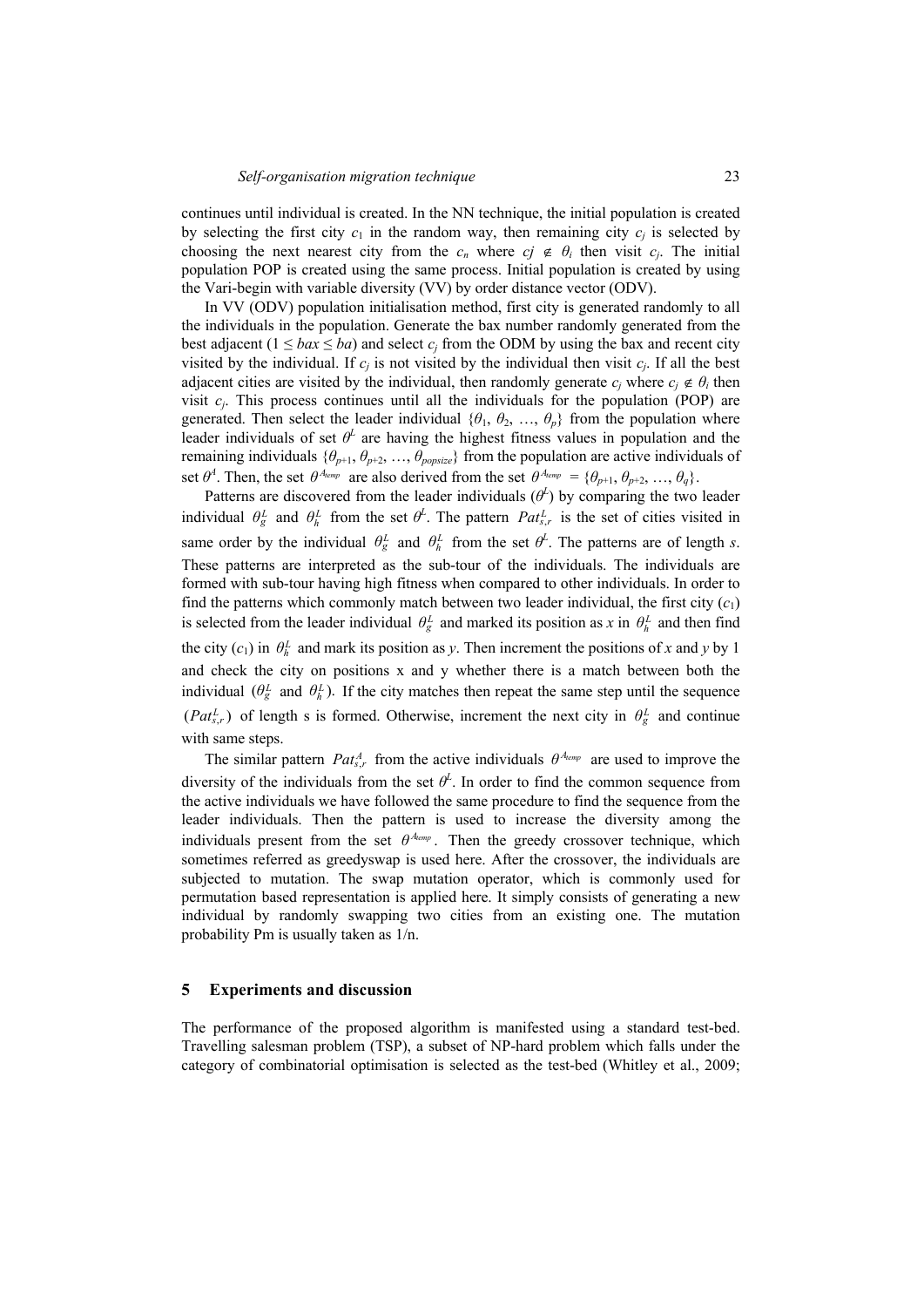Okano et al., 1999) and obtained from TSPLIB (Reinelt, 2012). The set of instances such as eil51, pr76, kroA100, pr144, fl417 and u724 are selected for experimentation process.

The experiments are conducted in three different phases: *Phase* 1 is used to analysis the performance of the proposed bi-directional self-organised random (BDSOR) in conjunction with the random (R) population initialisation technique (Ahn et al., 2003; Balling et al., 2006; Kallel and Schoenauer, 1997) in a classical GA; *Phase* 2 is used to assess the performance of the proposed bi-directional self-organised NN (BDSONN) in colligation with the NN population seeding technique Lu et al. (2004); Ray et al., 2007) in a classical GA; *Phase* 3 is used to measure the superiority of the proposed bi-directional self-organised VV (BDSOVV) in conjugation with the VV population initialisation technique (Paul et al., 2014, 2013a) in a classical GA.

The size of population is fixed as 100 and the number of generations are set as 100 for all the instances. For each case, 50 independent runs is considered with the crossover probability as 0.7 ( $P_c = 0.7$ ) and the mutation probability as 0.1 ( $P_m = 0.1$ ).

## *5.1 Evaluation metric*

The different types of evaluation metrics for investigating the performance of proposed algorithm with the GA. The various types of performance metric used for analysing the potential of proposed algorithm are convergence, average convergence, error rate, distinct individual, convergence diversity and NN ratio. The metrics are selected to analysis the performance of the proposed algorithm in terms of convergence towards the optimal solution, diversity maintained among the individual in the population and also the overall convergence of the population.

## *5.2 Result analysis*

The experimental set-up in terms of TSP instances, performance assessment factors, the simulation runs is as same as designed above. The results of the experiments are presented in the Tables 1 to 3 and the corresponding analyses are illustrated in the Figures 1 to 7.

## *5.2.1 Phase-1: random (R) vs. bi-directional self-organised random*

Technique In this first experimental phase, we have used the random initialisation techniques for generating the initial population for the classical GA and BDSOGA. In the random seeding techniques, the individuals are formed in the random techniques (i.e.) the cities are visited in the random manner without following any heuristics rules. The performance of both the existing and proposed techniques is analyzed using the standard GA parameter as mention above. Table 1 clearly shows the performance of both the classical random and BDSOR. From the table observation, the convergence rate of self-organisation technique dominates the classical GA. The convergence rate of BDSOR technique has the highest convergence of 84.43% for the instance pr76 and the lowest convergence value of 72.21%for the instance kroA100. Similarly the best fitness of the instance rat99 is 1,480.14 and 1,434.82 for the random and BDSOR technique. Likewise for the worst and average fitness value of the random technique is strongly dominated by the proposed BDSOR technique.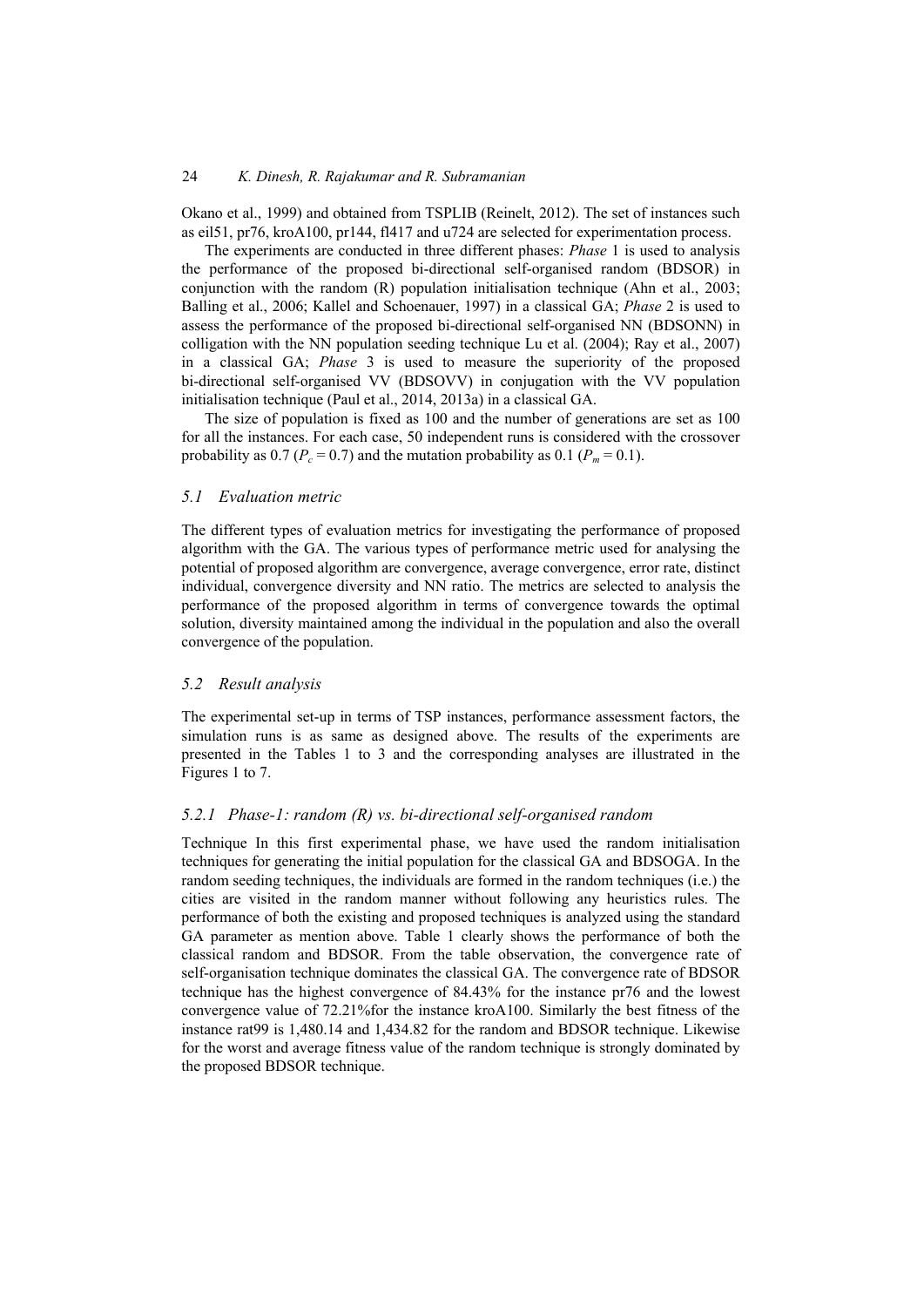|   | S. no Instance Technique |              | Time     | Opt. val        |              | Fitness    |                                                                                                                                                                           |       | Conv. rate (%) |       | Error rate (%) | Avg. C.  | NN(%) | D. ind | Conv. div. |         |
|---|--------------------------|--------------|----------|-----------------|--------------|------------|---------------------------------------------------------------------------------------------------------------------------------------------------------------------------|-------|----------------|-------|----------------|----------|-------|--------|------------|---------|
|   |                          |              |          |                 | <b>Best</b>  | Worst      | Average                                                                                                                                                                   | Best  | Worst          | Best  | Worst          | E        |       |        | Best       | Average |
|   | eil51                    |              | 43.49    | 426             | 522.44       | ,022.53    | 890.66                                                                                                                                                                    | 77.36 | 40.03          | 22.64 | 140.03         | $-9.08$  | 16.08 | 85     | 117.39     | 86.44   |
|   |                          | <b>BDSOR</b> | 361.73   | 426             | 502.13       | 920.7      | 800.35                                                                                                                                                                    | 82.13 | $-16.13$       | 17.87 | 116.13         | 12.12    | 30.57 | 8      | 98.26      | 70.01   |
|   | pr76                     |              | 70.39    | 108,159         | 131,082.8    | 239,676.2  | 218,945.99                                                                                                                                                                | 78.81 | $-21.6$        | 21.19 | 121.6          | 2.43     | 7.64  | 82     | 100.4      | 81.24   |
|   |                          | $R$ BDSOR    | 653.02   | 108,159         | 125,000.88   | 17,592.66  | 200,475.99                                                                                                                                                                | 84.43 | $-1.18$        | 15.57 | 101.18         | 14.65    | 26.96 | ವ      | 85.61      | 69.78   |
|   | rat99                    |              | 92.42    | $\frac{211}{2}$ | 1,480.14     | 2,897.43   | 2,590.06                                                                                                                                                                  | 77.78 | $-39.26$       | 22.22 | 139.26         | $-13.88$ | 5.65  | 88     | 117.03     | 91.65   |
|   |                          | <b>BDSOR</b> | 504.54   | $\frac{1}{2}$   | 1,434.82     | 2,628.18   | 2,347                                                                                                                                                                     | 81.52 | $-17.03$       | 18.48 | 117.03         | 6.19     | 24.32 | Z      | 98.54      | 75.32   |
|   | $k$ ro $A100$            | $\approx$    | 93.56    | 21,282          | 27,883.73    | 52,237     | 44,651.89                                                                                                                                                                 | 68.98 | $-45.45$       | 31.02 | 145.45         | $-9.81$  | 3.72  | 78     | 114.43     | 78.79   |
|   |                          |              | ,830.71  | 21,282          | 27,196.96    | 45,801.49  | 41,407.63                                                                                                                                                                 | 72.21 | $-15.21$       | 27.79 | 115.21         | 5.43     | 31.09 |        | 87.42      | 66.77   |
|   | pr144                    | BDSOR<br>R   | 141.12   | 58,537          | 71,188.74    | 49,016.52  | 125,840.3                                                                                                                                                                 | 78.39 | $-54.57$       | 21.61 | 154.57         | $-14.98$ | 2.22  | 85     | 132.95     | 93.36   |
|   |                          |              | ,079.15  | 58,537          | 70,923.13    | 130,028.74 | 13,902.46                                                                                                                                                                 | 78.84 | $-22.13$       | 21.16 | 122.13         | 5.42     | 23.35 | Z      | 100.97     | 73.42   |
|   | tsp225                   | BDSOR<br>R   | 229.07   | 3,919           | 4,803.16     | 10,361.91  | 8,953                                                                                                                                                                     | 77.44 | $-64.4$        | 22.56 | 164.4          | $-28.45$ | 1.05  | ವ      | 141.84     | 105.89  |
|   |                          |              | 4,116.21 | 3,919           | 4,610.43     | 9,361.85   | 7,616.89                                                                                                                                                                  | 82.36 | $-38.88$       | 17.64 | 138.88         | 5.64     | 21.18 | 80     | 121.24     | 76.72   |
|   | f1417                    | BDSOR<br>R   | 483.45   | 1,861           | 14,945.57    | 34,181.6   | 27,387.99                                                                                                                                                                 | 73.99 | $-88.18$       | 26.01 | 188.18         | $-30.91$ | 0.81  | 52     | 162.18     | 104.9   |
|   |                          | <b>BDSOR</b> | 6,125.68 | 1,861           | $[4,33]$ .58 | 29,242.13  | 24,277.82                                                                                                                                                                 | 79.17 | $-46.54$       | 20.83 | 146.54         | 4.69     | 16.73 | ន      | 125.71     | 83.86   |
| ∝ |                          | $\approx$    | 944.55   | 41,910          | 54,068.09    | 21,805.62  | 99,013.84                                                                                                                                                                 | 70.99 | $-90.64$       | 29.01 | 190.64         | $-36.25$ | 0.31  | 2      | 161.63     | 107.24  |
|   |                          | <b>BDSOR</b> | 1,392.4  | 41,910          | 52,994.33    | 109,460.89 | 87,593.45                                                                                                                                                                 | 73.55 | $-61.18$       | 26.45 | 161.18         | $\gamma$ | 14.11 | 83     | 134.73     | 82.56   |
|   |                          |              |          |                 |              |            | Notes: D. ind. - distinct individual, con. div. -- convergence diversity, NN -- nearest neighbour rate, avg. C. -- average convergence rate, opt. value -- optimum value. |       |                |       |                |          |       |        |            |         |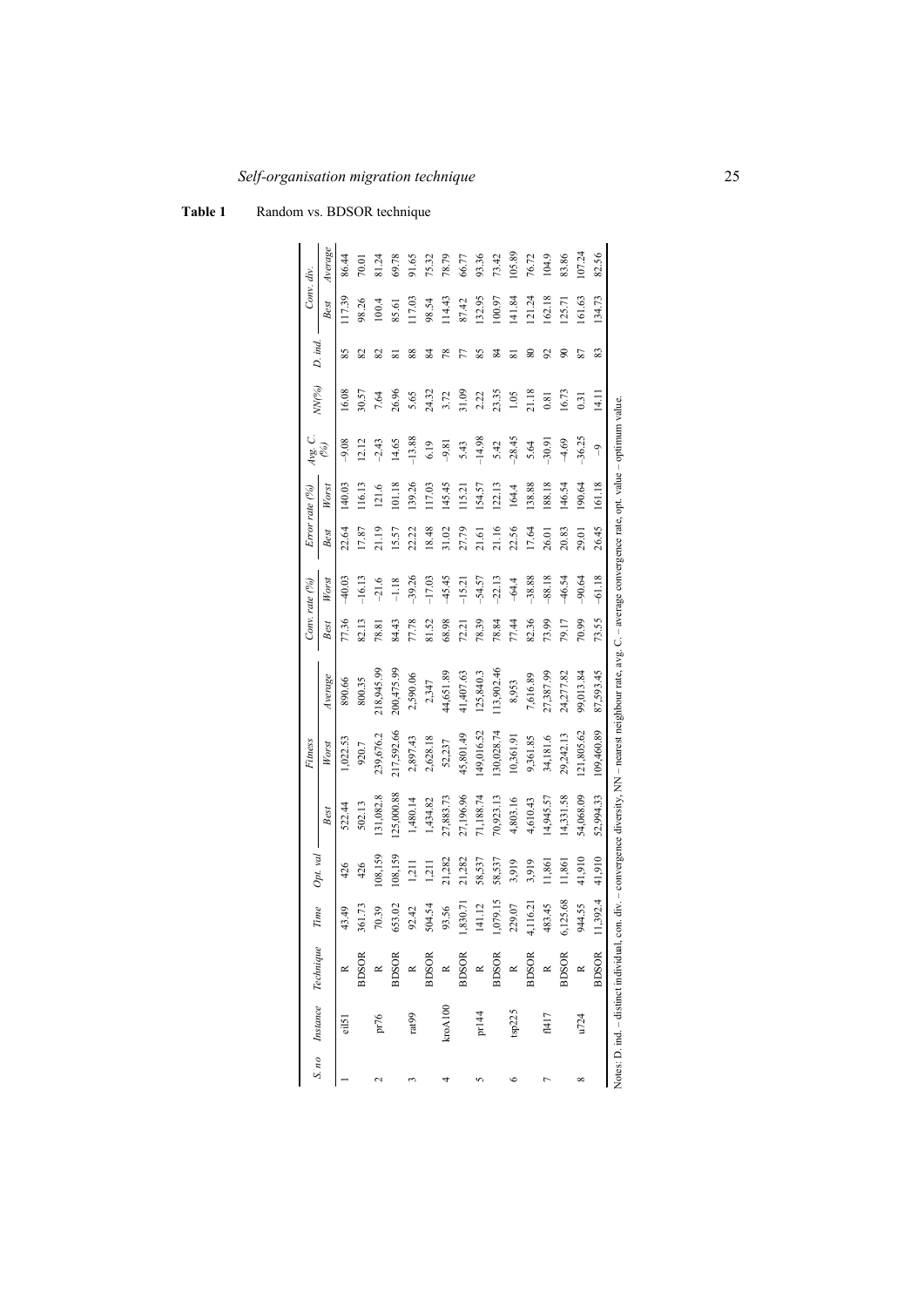|            | S. no Instance Technique | Time    | Opt. val        |            | Fitness      |                                                                                                                                                                       |       | Conv. rate (%) |       | Error rate (%) | Avg. C.               | NN(%)  | D. ind. | Conv. div. |         |
|------------|--------------------------|---------|-----------------|------------|--------------|-----------------------------------------------------------------------------------------------------------------------------------------------------------------------|-------|----------------|-------|----------------|-----------------------|--------|---------|------------|---------|
|            |                          |         |                 | Best       | Worst        | Average                                                                                                                                                               | Best  | Worst          | Best  | Worst          | $\mathcal{C}_{\!\!0}$ |        |         | Best       | Average |
| eil51 NN   |                          | 33.46   | 426             | 489.09     | 685.78       | 626.44                                                                                                                                                                | 85.19 | 39.02          | 14.81 | 60.98          | 52.95                 | 64.16  | 39      | 46.17      | 32.24   |
|            | <b>BDSONN</b>            | 270.47  | 426             | 470.57     | 764.13       | 606.91                                                                                                                                                                | 89.54 | 20.63          | 10.46 | 79.37          | 57.53                 | 53.22  | 2       | 68.91      | 32.01   |
| pr76 NN    |                          | 61.01   | 108,159         | 122,000.59 | [70, 440.39] | 165,084.5                                                                                                                                                             | 87.2  | 42.42          | 12.8  | 57.58          | 47.37                 | 59.45  | ₩       | 44.79      | 39.83   |
|            | <b>BDSONN</b>            | 526.44  | 108,159         | 21,226.44  | 179,309.3    | 149,087.37                                                                                                                                                            | 87.92 | 34.22          | 12.08 | 65.78          | 62.16                 | 61.9   | 73      | 53.7       | 25.76   |
| rat99 NN   |                          | 67.03   | $\frac{1}{2}$   | 1,351.05   | 2,065.92     | 1,910.6                                                                                                                                                               | 88.44 | 29.4           | 11.56 | 70.6           | 42.23                 | 62.82  | 24      | 59.03      | 46.21   |
|            | <b>BDSONN</b>            | 430.68  | $\overline{13}$ | 1,294.82   | 2,144.38     | 1,895.21                                                                                                                                                              | 93.08 | 22.92          | 6.92  | 77.08          | 43.5                  | 50.59  |         | 70.15      | 49.58   |
| kroA100 NN |                          | 70.4    | 21,282          | 23,727.76  | 36,985.82    | 34,333.56                                                                                                                                                             | 88.51 | 26.21          | 11.49 | 73.79          | 38.67                 | 62.68  | 57      | 62.3       | 49.83   |
|            | <b>BDSONN</b>            | 1,726.3 | 21,282          | 23,510.84  | 37,528.41    | 34,047.75                                                                                                                                                             | 89.53 | 23.66          | 10.47 | 76.34          | 40.02                 | 52.9   | 74      | 65.87      | 49.51   |
| pr144 NN   |                          | 94.08   | 58,537          | 64,808.37  | 104,615.59   | 90,970.95                                                                                                                                                             | 89.29 | 21.28          | 10.71 | 78.72          | 44.59                 | 76.04  | z       | $^{68}$    | 44.69   |
|            | <b>BDSONN</b>            | 1,192.3 | 58,537          | 62,513.34  | 108,545.21   | 98,173.69                                                                                                                                                             | 93.21 | 14.57          | 6.79  | 85.43          | 32.29                 | 67.1   | 3       | 78.64      | 60.92   |
| tsp225     | $\widetilde{\Xi}$        | 160.65  | 3,919           | 4,619.35   | 6,864.59     | 6,296.46                                                                                                                                                              | 82.13 | 24.84          | 17.87 | 75.16          | 39.33                 | 68.09  | 39      | 57.29      | 42.79   |
|            | <b>BDSONN</b>            | ,303.9  | 3,919           | 4,556.86   | 7,358.89     | 5,920.54                                                                                                                                                              | 83.72 | 12.23          | 16.28 | 87.77          | 48.93                 | 54.54  |         | 71.5       | 34.8    |
|            | f1417 NN                 | 339.84  | 1,861           | 14,597     | 21,721.28    | 19,385.66                                                                                                                                                             | 76.93 | 16.87          | 23.07 | 83.13          | 36.56                 | 63.75  | र्ज़    | 60.06      | 40.37   |
|            | <b>RDSONN</b>            | 6,428.3 | 11,861          | 13,154.25  | 21,664.39    | 18,352.59                                                                                                                                                             | 89.1  | 17.35          | 10.9  | 82.65          | 45.27                 | 50.61  | 51      | 71.75      | 43.83   |
|            | u724 NN                  | 593.16  | 41,910          | 51,210.9   | 72,857.82    | 70,221.87                                                                                                                                                             | 77.81 | 26.16          | 22.19 | 73.84          | 32.45                 | 66.66  | 33      | 51.65      | 45.36   |
|            | <b>BDSONN</b>            | 10,329  | 41,910          | 47,452.7   | 75,339.87    | 64,374.27                                                                                                                                                             | 86.77 | 20.23          | 13.23 | 79.77          | 46.4                  | 54.032 | 2       | 66.54      | 40.38   |
|            |                          |         |                 |            |              | Notes: D. ind. - distinct individual, con. div. - convergence diversity, NN - nearest neighbour rate, avg. C. - average convergence rate, opt. value - optimum value. |       |                |       |                |                       |        |         |            |         |

| Table 2 | NN vs. bi-directional self-organised NN technique |  |  |
|---------|---------------------------------------------------|--|--|
|---------|---------------------------------------------------|--|--|

į. ິ  $\bar{5}$ ng.  $\tilde{a}_5$ ನ<br>.` le⊑<br>⊟  $y,1$ ige<br>L  $\mathbf{d}$ ,  $\mathbf{c}$ 

## 26 *K. Dinesh, R. Rajakumar and R. Subramanian*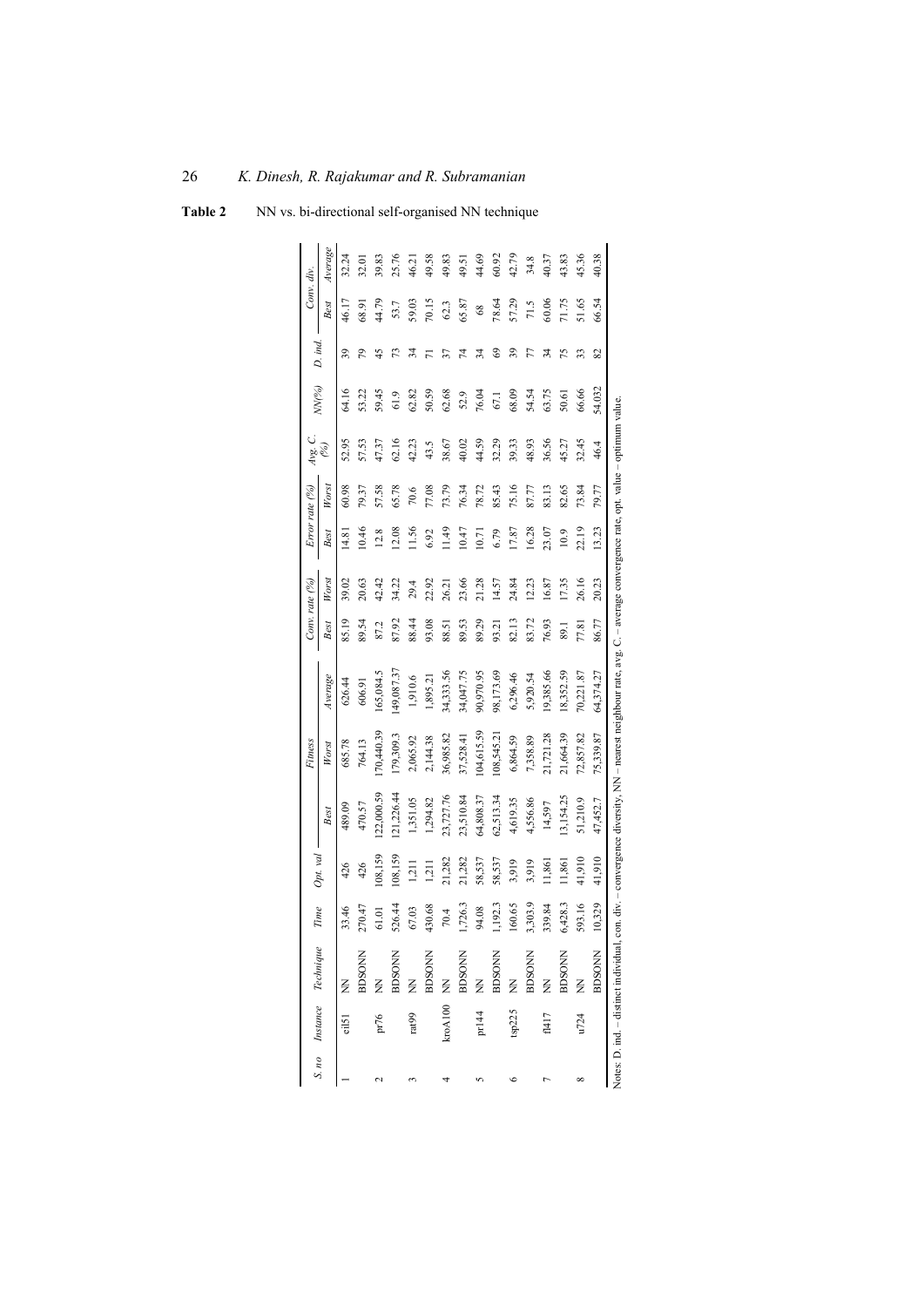|            | S. no Instance Technique | Time    | Opt. val |            | Fitness    |                                                                                                                                                                      |       | Conv. rate (%) |       | Error rate (%) | Avg. C. | NN(%)   | D. ind.       | Conv. div. |         |
|------------|--------------------------|---------|----------|------------|------------|----------------------------------------------------------------------------------------------------------------------------------------------------------------------|-------|----------------|-------|----------------|---------|---------|---------------|------------|---------|
|            |                          |         |          | Best       | Worst      | Average                                                                                                                                                              | Best  | Worst          | Best  | Worst          | E       |         |               | Best       | Average |
| eil51      | $\geq$                   | 46.27   | 426      | 453.7      | 585.78     | 507.44                                                                                                                                                               | 93.5  | 62.49          | 6.5   | 37.51          | 80.88   | 47.33   | 74            | ಸ          | 12.61   |
|            | <b>BDSOVV</b>            | 305.47  | 426      | 446.87     | 627.25     | 493.44                                                                                                                                                               | 95.1  | 52.76          | 4.9   | 47.24          | 84.17   | 59.68   | 58            | 42.34      | 10.93   |
| pr76       | $\geq$                   | 65.21   | 108,159  | 113,657.75 | 60,440.39  | 128,063.45                                                                                                                                                           | 94.92 | 51.66          | 5.08  | 48.34          | 81.6    | 53.67   | $\frac{8}{4}$ | 43.25      | 13.32   |
|            | <b>BDSOVV</b>            | 545.93  | 108,159  | 12,217.09  | 178,852.6  | 130,887.62                                                                                                                                                           | 96.25 | 34.64          | 3.75  | 65.36          | 78.99   | 57.14   | 58            | 61.61      | 17.26   |
| rat99      | $\overline{\mathsf{S}}$  | 89.37   | 1,211    | 1,317.56   | 1,765.92   | 1,523.41                                                                                                                                                             | 91.2  | 54.18          | 8.8   | 45.82          | 74.2    | 52.6    | 5             | 37.02      | $\Box$  |
|            | <b>BDSOVV</b>            | 448.43  | 1,211    | 1,291.18   | 1,988.34   | 1,537.35                                                                                                                                                             | 93.38 | 35.81          | 6.62  | 64.19          | 73.05   | 6.9286  | 59            | 57.57      | 20.33   |
| kroA100 VV |                          | 90.56   | 21,282   | 22,539.64  | 29,985.82  | 25,973.4                                                                                                                                                             | 94.09 | 59.1           | 5.91  | 40.9           | 77.96   | 52.2    | ິ             | 34.99      | 16.13   |
|            | <b>AVOSCIE</b>           | ,847.5  | 21,282   | 22,490.86  | 37,747.56  | 27,192.77                                                                                                                                                            | 94.32 | 22.63          | 5.68  | 77.37          | 72.23   | 54.31   | 58            | 71.69      | 22.09   |
| pr144      | $\mathsf{X}$             | 123.56  | 58,537   | 61,663.21  | 84,615.59  | 72,425.48                                                                                                                                                            | 94.66 | 55.45          | 5.34  | 44.55          | 76.27   | 62.01   | 55            | 39.21      | 18.39   |
|            | <b>AVOSCIE</b>           | 937.06  | 58,537   | 61,609.16  | 103,468.97 | 73,041.55                                                                                                                                                            | 94.75 | 23.24          | 5.25  | 76.76          | 75.22   | 56.3217 | 8             | 71.51      | 19.53   |
| tsp225     | $\ddot{z}$               | 205.45  | 3,919    | 4,610.68   | 5,864.59   | 4,905.71                                                                                                                                                             | 82.35 | 50.36          | 17.65 | 49.64          | 74.82   | 51.71   | 3             | 32         | 7.53    |
|            | <b>BDSOVV</b>            | 1,441.9 | 3,919    | 4,294.48   | 6,750.08   | 5,066.25                                                                                                                                                             | 90.42 | 27.76          | 9.58  | 72.24          | 70.73   | 52.67   | 24            | 62.66      | 19.69   |
| f1417      | $\zeta$                  | 411.89  | 1,861    | 13,181.5   | 17,721.28  | 15,378.39                                                                                                                                                            | 88.87 | 50.59          | 11.13 | 49.41          | 70.34   | 45.61   | ಠ             | 38.27      | 18.52   |
|            | <b>BDSOVV</b>            | ,418.5  | 1,861    | 12,751.93  | 20,340.84  | 5,727.89                                                                                                                                                             | 92.49 | 28.51          | 7.51  | 71.49          | 67.4    | 42.59   | 3             | 63.98      | 25.09   |
| u724       | $\triangleright$         | 748.23  | 41,910   | 44,907.52  | 60,857.82  | 49,223.53                                                                                                                                                            | 92.85 | 54.79          | 7.15  | 45.21          | 82.55   | 50.78   | 3             | 38.06      | 10.3    |
|            | <b>AVOSOR</b>            | 10,396  | 41,910   | 44,995.92  | 71,847.82  | 50,204.02                                                                                                                                                            | 92.64 | 28.57          | 7.36  | 71.43          | 80.21   | 53.5228 | 2             | 64.07      | 12.43   |
|            |                          |         |          |            |            | Notes: D. ind. - distinct individual, con. div. - convergence diversity, NN - nearest neighbour rate, avg. C. - average convergence rate, opt. value - optimum value |       |                |       |                |         |         |               |            |         |
|            |                          |         |          |            |            |                                                                                                                                                                      |       |                |       |                |         |         |               |            |         |

| <b>Table 3</b> | VV vs. bi-directional self-organised VV technique |
|----------------|---------------------------------------------------|
|----------------|---------------------------------------------------|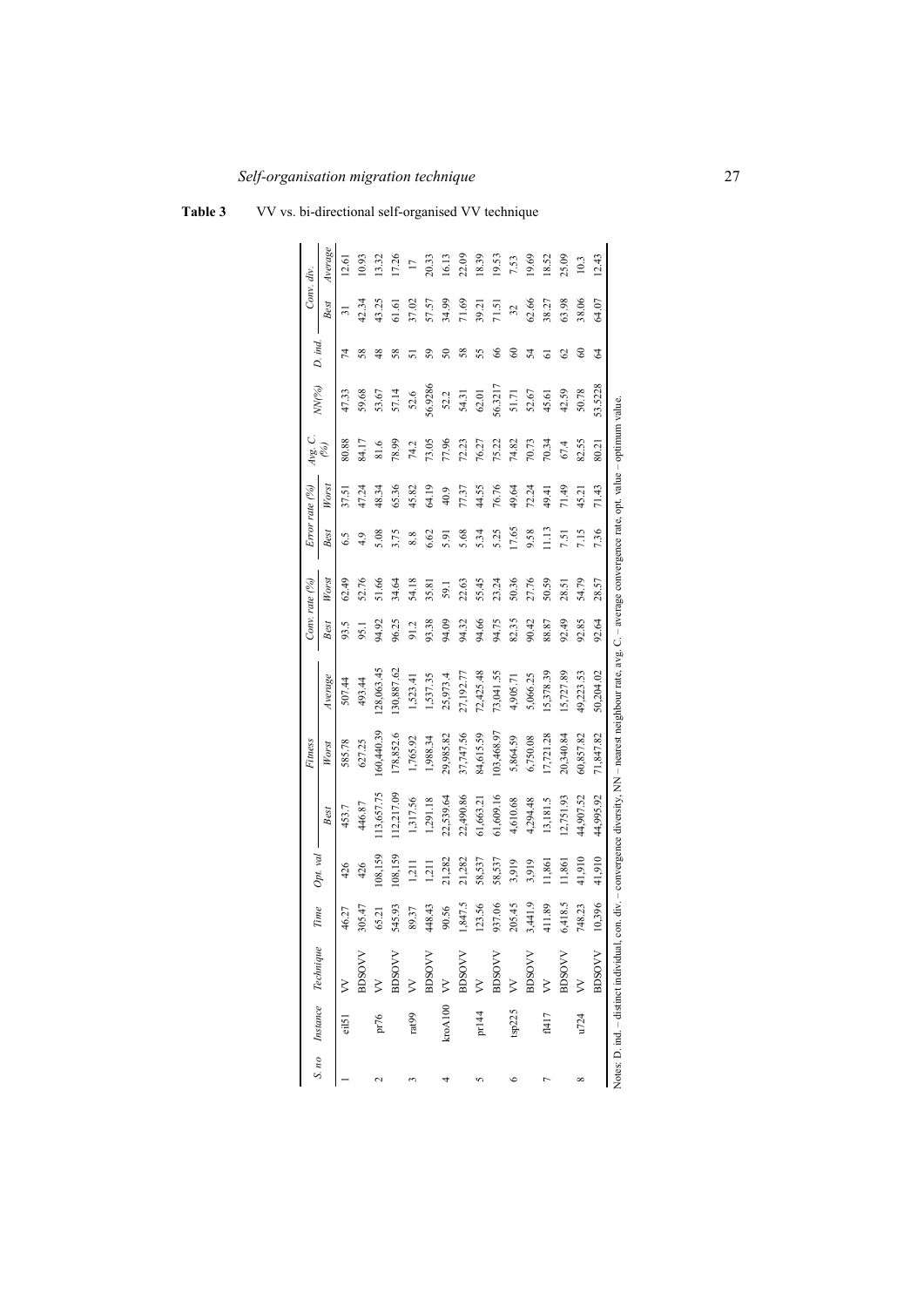

Figure 1 Best convergence rate (see online version for colours)



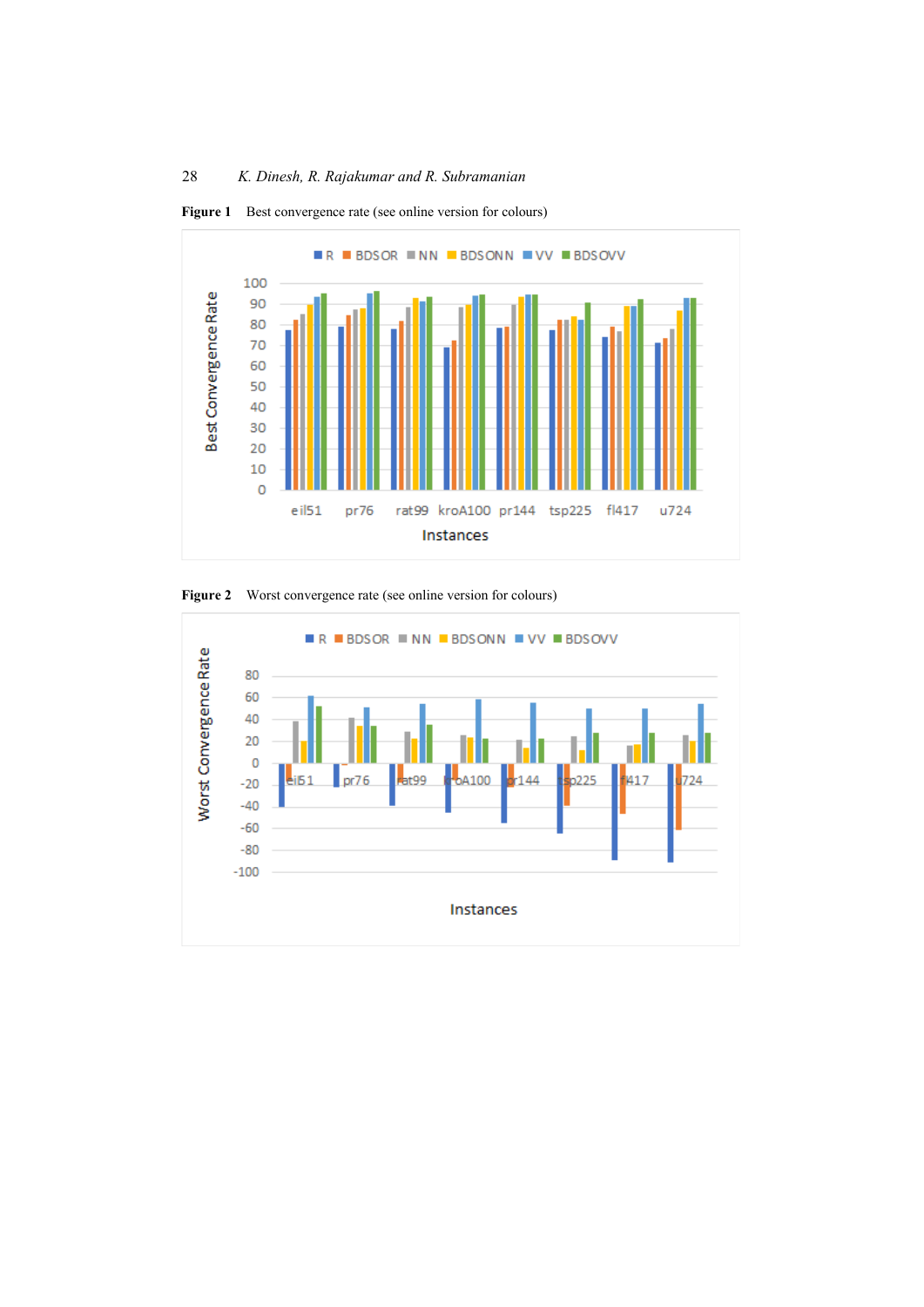

**Figure 3** Average convergence rate (see online version for colours)

Figure 4 Best convergence diversity (see online version for colours)

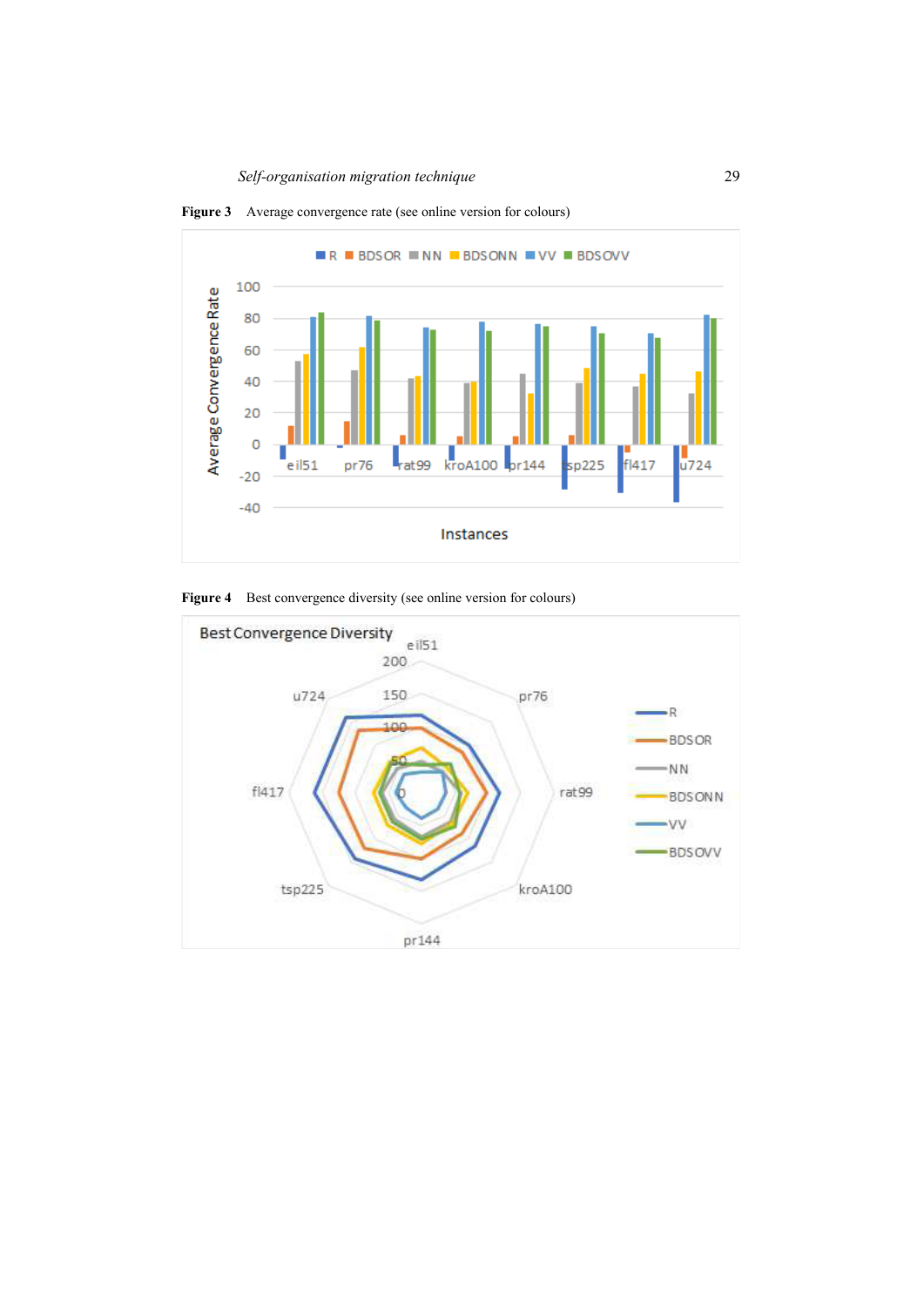





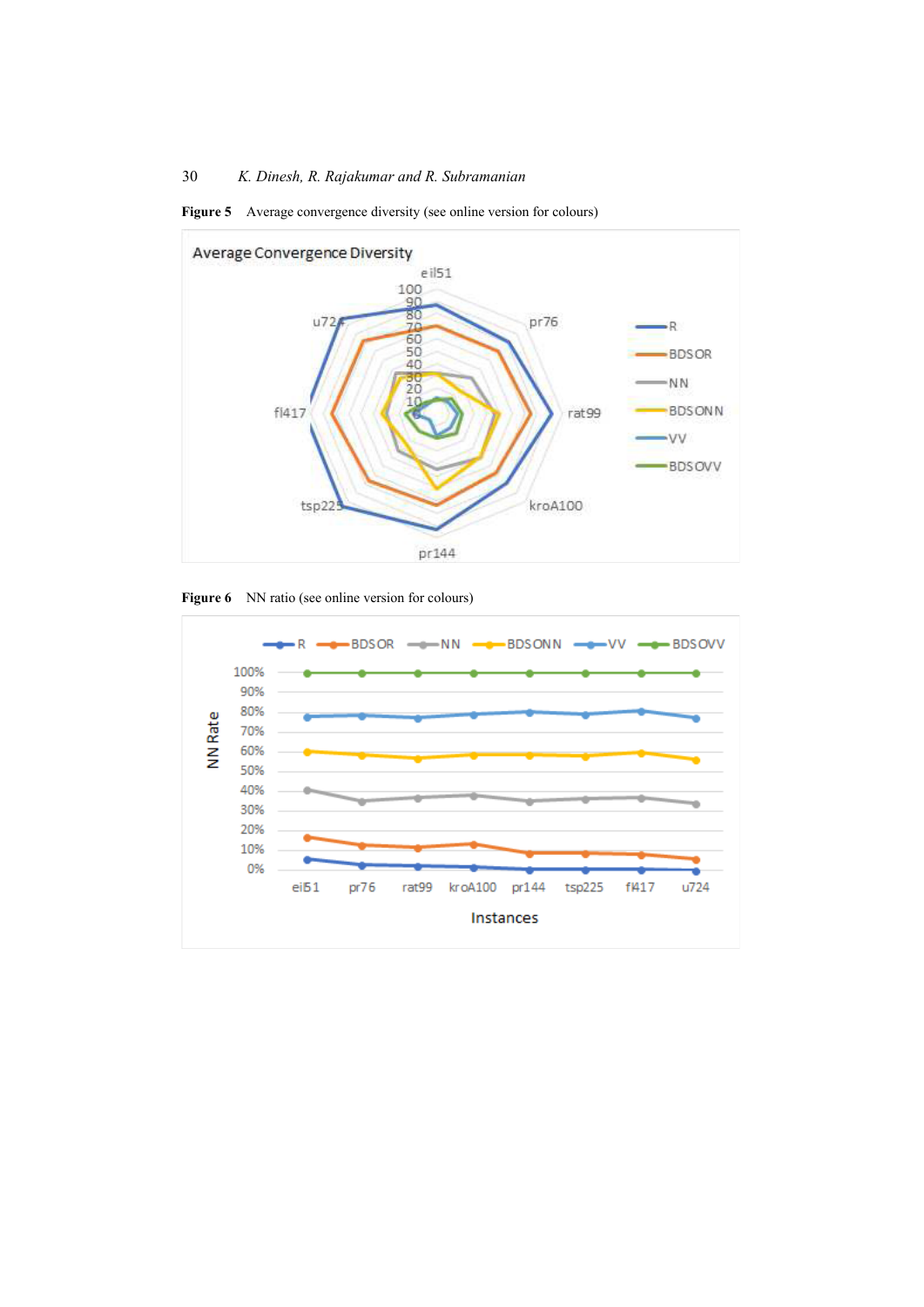

**Figure 7** Distinct individual (see online version for colours)

Hence by using the same instance, the worst convergence rate of the random technique is –39% and –17% for the BDSOR technique. The proposed technique achieves the best and worst error rate of 18.48 and 117.03 respectively, but the random technique has the value of 22.22 and 139.26 for the same. Congruently in terms of distinct individual, the random technique has 88 distinct individual in the population whereas the BDSOR has the less number of distinct individual as 84. The best and average convergence diversity of the BDSOR is 98.54 and 75.32 which is dominated by the random techniques that has the value 117.03 and 91.65 due to the random population seeding technique. This large range of distinct individuals proved the broader exploring capability of the proposed technique against its existing version. This kind of ascendancy is continued for all the instances in terms of all the criteria as discussed above.

## *5.2.2 Phase 2: NN vs. BDSONN technique*

NN technique and its self-organised rendition BDSONN are utilised for introductory population generation as a part of a classical GA in this stage. Here the choice of cities to be gone to is made as capacity of separation between the same. Inclination is given to the cities with least separation values and it is made by a situated of heuristics. The BDSONN technique generated heading execution regarding fitness value over the established NN technique. For instance, for the instance rat99, the average fitness value accomplished by the BDSONN technique as 1,895.21,while the other arrived at the average fitness value as 1,910.60. This points the superiority of the proposed technique against the existing one. Similarly, the investigating capacity of proposed technique is additionally demonstrated as far as the number of distinct individuals: the BDSONN technique processed the average of 71 distinct individuals, in as much as the existing one investigates just 34 distinct individuals, which clearly demonstrated the exploration capacity of the proposed model. Notwithstanding these, it is additionally watched that the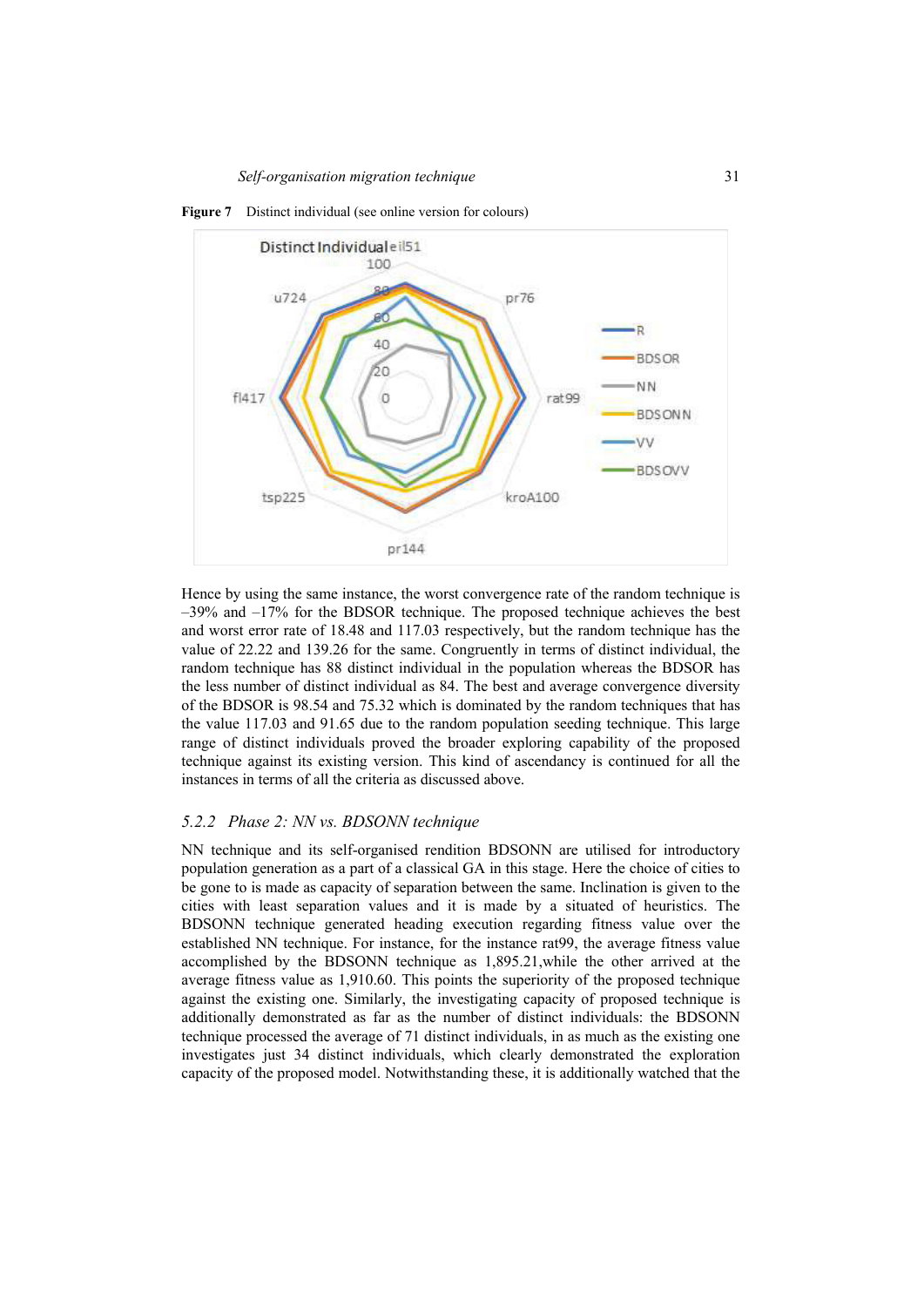proposed technique slacks regarding NN ratio (whose value is 62.82%) w.r.t. the BDSONN model (whose value is 50.59%). The best and worst convergence diversity of the proposed technique is 70.15 and 49.58 which has good performance when compared with the existing NN technique has the value 59.03 and 46.21. These investigates are undoubtedly demonstrated the capacity of the proposed technique in all perspectives.

### *5.2.3 Phase 3: VV vs. BDSOVV technique*

This phase of experiments uses the VV technique and its variant BDSOVV as initialisation techniques for a classical GA in this phase and so for performance assessments. Here the cities are visited based on heuristics as a composite function of randomness and distance.

As described in the experimental design section, experiments are conducted over the TSP instances as in the phase 1 and the corresponding results are presented in Table 3. As like in the previous experimental phases, the proposed BDSOVV technique presides over the existing VV technique. For the detailed discussion, by considering the sample instance eil51, it is observed that the former one is leading the later one by all convergence arte as 95.10%, whereas the existing VV technique accomplished the best convergence rate as 93.50% and the worst convergence rate is 62.49% respectively. Similarly, the BDSOVV technique produced the average convergence rate as 84.17%; conversely the VV technique produced the same as 80.88% only. In summary, it is evidently proved that the proposed technique outperforms the existing technique in terms of convergence by all means. As an accumulative indication, the achieved error rate of the BDSOVV technique for the same instance eil51 is very less as the best error rate as 4.90%and the worst rate is around 47.24%; on the other hand the best error rate of the existing technique is about 6.50% and 37.51% respectively. It proves the effectiveness of the proposed technique in comparison with its existing version.

In the same way, the BDSOVV technique produced leading performance in terms of fitness value over the classical VV technique. For example, for the instance eil51, the average fitness value achieved by the BDSOVV technique as 493.44, while the other reached the average fitness value as 507.44. This detailed the preeminence of the proposed technique against the existing one. In the same order, the exploring ability of proposed technique is also proved in terms of the no. of distinct individuals: the BDSOVV technique produced the average of 74 distinct individuals, whereas the existing one explores only 58 distinct individuals, which obviously demonstrated the exploration capability of the proposed model. In addition to these, it is also observed that the existing technique lags in terms of NN ratio (whose value is 47.33%) w.r.t. the BDSOVV model (whose value is 59.68%). These analyses are undoubtedly demonstrated the ability of the proposed technique in all aspects. The self-organised technique has the convergence diversity of 42.34 and the existing technique has the convergence diversity has 31.00. Likewise for the same the average convergence diversity of the VV technique has dominated the self-organised technique.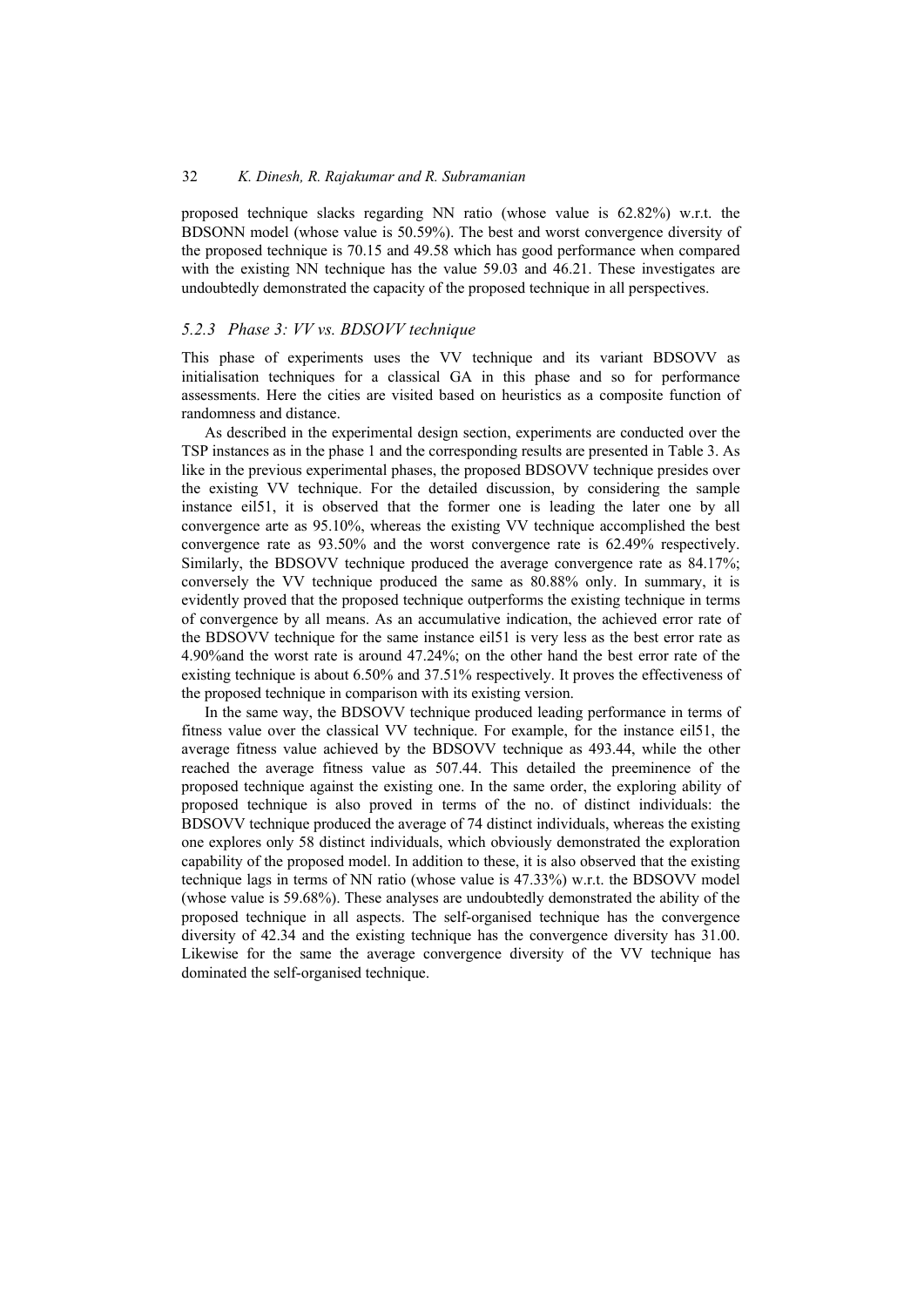#### **6 Conclusions and future work**

The combination of self-organisation technique with GA has improved the performance with respect to convergence and convergence diversity. The experimentation process is conducted in three phases and all the phases have utilised a common set of experimentation setup. Experiments results illustrate the performance of the proposed algorithm with the competitor algorithm in all the three phases and obtained better results in term of various performance metrics. This shows that the proposed algorithm has a better exploration and exploitation to find the optimal solutions. Finally, the performance of the proposed algorithm clearly proved its dominance over the classical GA, which achieves the better convergence and also avoids the premature convergence by maintaining well-balanced diversity in the population. Thus the outcome of this work required further enhancement with respect to the computation time.

#### **Acknowledgements**

This work is a part of the Research Projects sponsored by Visvesvaraya PhD Scheme for Electronics and IT, Ministry of Electronics and Information Technology, India, and reference no. VISPHD-MEITY-2230, PHD-MLA-4(44)/2015-16, dated August 2015. The authors would like to express their thanks for the financial supports offered by the Sponsored Agency.

## **References**

- Abramson, D., Mills, G. and Perkins, S. (1994) 'Parallelisation of a genetic algorithm for the computation of efficient train schedules', *Parallel Computing and Transputers*, Vol. 37, No. 1, pp.139–149.
- Agrawal, A.P. and Kaur, A. (2018) 'A comprehensive comparison of ant colony and hybrid particle swarm optimization algorithms through test case selection', in *Data Engineering and Intelligent Computing*, pp.397–405, Springer, Singapore.
- Ahn, C.W., Kim, K.P. and Ramakrishna, R.S. (2003) 'A memory-efficient elitist genetic algorithm', *International Conference on Parallel Processing and Applied Mathematics*. Springer, pp.552–559.
- Ali, M.Z., Awad, N.H., Suganthan, P.N., Shatnawi, A.M. and Reynolds, R.G. (2018) 'An improved class of real-coded genetic algorithms for numerical optimization', *Neurocomputing*, Vol. 275, No. 1, pp.155–166.
- Al-Mulhem, M. and Al-Maghrabi, T. (1998) 'Efficient convex-elastic net algorithm to solve the Euclidean traveling salesman problem', *IEEE Transactions on Systems, Man, and Cybernetics, Part B (Cybernetics)*, Vol. 28, No. 4, pp.618–620.
- Angeniol, B., Vaubois, G.D.L.C. and Le Texier, J-Y. (1988) 'Self-organizing feature maps and the travelling salesman problem', *Neural Networks*, Vol. 1, No. 4, pp.289–293.
- Aras, N., Oommen, B.J. and Altınel, I. (1999) 'The kohonen network incorporating explicit statistics and its application to the travelling salesman problem', *Neural Networks*, Vol. 12, No. 9, pp.1273–1284.
- Balling, R.J., Briggs, R.R. and Gillman, K. (2006) 'Multiple optimum size/shape/topology designs for skeletal structures using a genetic algorithm', *Journal of Structural Engineering*, Vol. 132, No. 7, pp.1158–1165.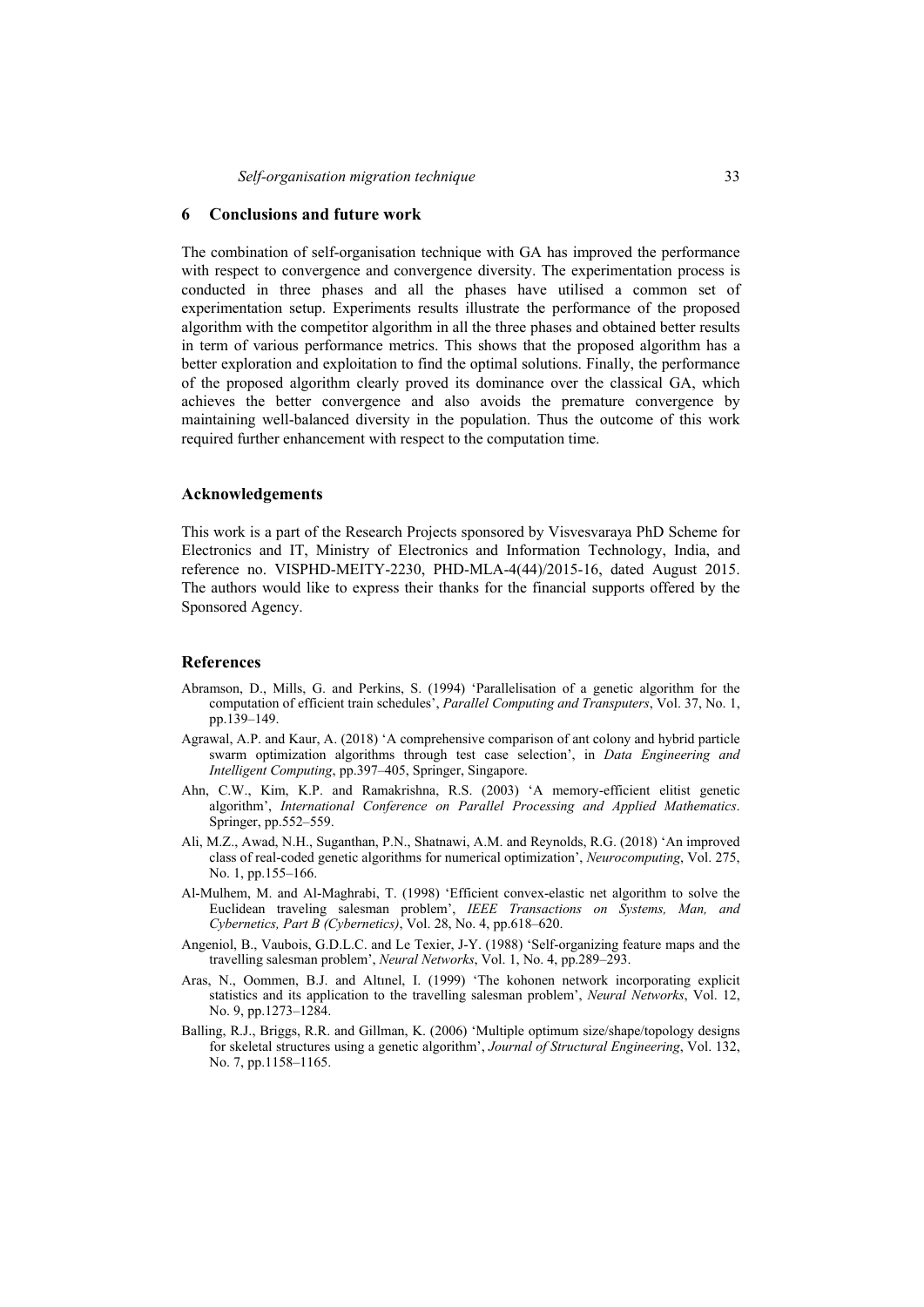- Baykasoğlu, A. and Akpinar, S. (2015) 'Weighted superposition attraction (WSA): a swarm intelligence algorithm for optimization problems – part 2: constrained optimization', *Applied Soft Computing*, Vol. 37, No. 1, pp.396–415.
- Baykasoğlu, A. and Akpinar, S. (2017) 'Weighted superposition attraction (WSA): a swarm intelligence algorithm for optimization problems – part 1: unconstrained optimization', *Applied Soft Computing*, Vol. 56, No. 1, pp.520–540.
- Baykasoğlu, A. and Ozsoydan, F.B. (2018) 'Dynamic optimization in binary search spaces via weighted superposition attraction algorithm', *Expert Systems with Applications*, Vol. 96, No. 1, pp.157–174.
- Castillo, O., Soto, C. and Valdez, F. (2018) 'A review of fuzzy and mathematic methods for dynamic parameter adaptation in the firefly algorithm', in *Advances in Data Analysis with Computational Intelligence Methods*, pp.311–321, Springer, Cham.
- Chen, C-C. and Liu, Y-T. (2018) 'Enhanced ant colony optimization with dynamic mutation and ad hoc initialization for improving the design of tsk-type fuzzy system', *Computational Intelligence and Neuroscience*, Vol. 2018, pp.1–15.
- Dao, T-K., Pan, T-S., Pan, J-S. et al. (2018) 'Parallel bat algorithm for optimizing makespan in job shop scheduling problems', *Journal of Intelligent Manufacturing*, Vol. 29, No. 2, pp.451–462.
- De Castro, L.N. (2006) *Fundamentals of Natural Computing: Basic Concepts, Algorithms, and Applications*, Chapman and Hall/CRC Press.
- De Castro, L.N. (2007) 'Fundamentals of natural computing: an overview', *Physics of Life Reviews*, Vol. 4, No. 1, pp.1–36.
- Deep, K. et al. (2008) 'A self-organizing migrating genetic algorithm for constrained optimization', *Applied Mathematics and Computation*, Vol. 198, No. 1, pp.237–250.
- Dinesh, K., Amudhavel, J. and Subramanian, R. (2017) 'A novel self-organization model for improving the performance of permutation coded genetic algorithm', *Advances and Applications in Mathematical Sciences*, Vol. 17, No. 1, pp.1–29.
- Dorigo, M., Birattari, M. and Stutzle, T. (2006) 'Ant colony optimization', *IEEE Computational Intelligence Magazine*, Vol. 1, No. 4, pp.28–39.
- Du, X., Wang, J., Jegatheesan, V. and Shi, G. (2018) 'Parameter estimation of activated sludge process based on an improved cuckoo search algorithm', *Bioresource Technology*, Vol. 249, No. 1, pp.447–456.
- Eberhart, R. and Kennedy, J. (1995) 'Particle swarm optimization', in *Proceedings of the IEEE International Conference on Neural Networks*, Vol. 4, No. 1, pp.1942–1948.
- El Aziz, M.A. and Hassanien, A.E. (2018) 'Modified cuckoo search algorithm with rough sets for feature selection', *Neural Computing and Applications*, Vol. 29, No. 4, pp.925–934.
- Fogarty, T.C. and Huang, R. (1990) 'Implementing the genetic algorithm on transputer based parallel processing systems', *International Conference on Parallel Problem Solving from Nature*, Springer, pp.145–149.
- Gu, F. and Cheung, Y-M. (2018) 'Self-organizing map-based weight design for decomposition-based many-objective evolutionary algorithm', *IEEE Transactions on Evolutionary Computation*, Vol. 22, No. 2, pp.211–225.
- Gülcü, S., Mahi, M., Baykan, Ö.K. and Kodaz, H. (2018) 'A parallel cooperative hybrid method based on ant colony optimization and 3-opt algorithm for solving traveling salesman problem', *Soft Computing*, Vol. 22, No. 5, pp.1669–1685.
- Jeong, I-K. and Lee, J-J. (1998) 'A self-organizing genetic algorithm for multimodal function optimization', *Artificial Life and Robotics*, Vol. 2, No. 1, pp.48–52.
- Jiang, Q., Wang, L., Hei, X., Cheng, J., Lu, X., Lin, Y. and Yu, G. (2018) 'Arae-som+ bco: an enhanced artificial raindrop algorithm using self-organizing map and binomial crossover operator', *Neurocomputing*, Vol. 275, No. 1, pp.2716–2739.
- Kallel, L. and Schoenauer, M. (1997) 'Alternative random initialization in genetic algorithms', *ICGA*, pp.268–275.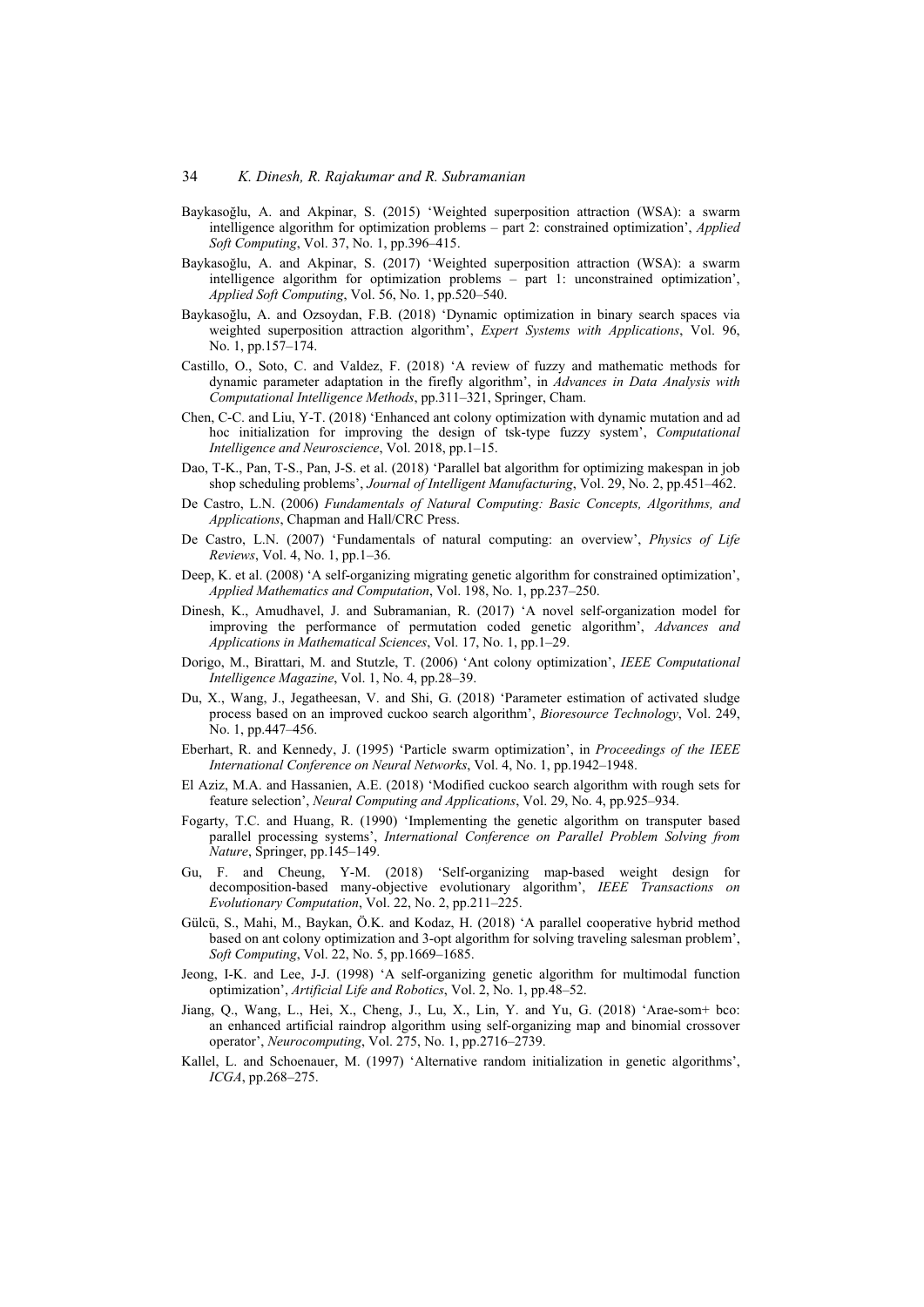- Kang, R-G. and Jung, C-Y. (2006) 'The improved initializationmethod of genetic algorithm for solving the optimization problem', in *Neural Information Processing*, pp.789–796, Springer, Berlin, Heidelberg.
- Karunanidy, D., Amudhavel, J., Datchinamurthy, T.S. and Ramalingam, S. (2017) 'A novel java macaque algorithm for travelling salesman problem', *IIOAB Journal*, Vol. 8, No. 2, pp.252–261.
- Katayama, K., Sakamoto, H. and Narihisa, H. (2000) 'The efficiency of hybrid mutation genetic algorithm for the travelling salesman problem', *Mathematical and Computer Modelling*, Vol. 31, Nos. 10–12, pp.197–203.
- Kita, E., Kan, S. and Fei, Z. (2010) 'Investigation of self-organizing map for genetic algorithm', *Advances in Engineering Software*, Vol. 41, No. 2, pp.148–153.
- Latchoumi, T., Balamurugan, K., Dinesh, K. and Ezhilarasi, T. (2019) 'Particle swarm optimization approach for waterjet cavitation peening', *Measurement*, Vol. 141, No. 1, pp.184–189.
- Leung, K-S., Jin, H-D. and Xu, Z-B. (2004) 'An expanding self-organizing neural network for the traveling salesman problem', *Neurocomputing*, Vol. 62, No. 1, pp.267–292.
- Liang, H., Liu, Y., Shen, Y., Li, F. and Man, Y. (2018) 'A hybrid bat algorithm for economic dispatch with random wind power', *IEEE Transactions on Power Systems*, Vol. 33, No. 5, pp.5052–5061.
- Lu, Y., Lu, S., Fotouhi, F., Deng, Y. and Brown, S.J. (2004) 'Incremental genetic k-means algorithm and its application in gene expression data analysis', *BMC Bioinformatics*, Vol. 5, No. 1, p.172.
- Manicassamy, J., Karunanidhi, D., Pothula, S., Thirumal, V., Ponnurangam, D. and Ramalingam, S. (2018) 'GPS: a constraint-based gene position procurement in chromosome for solving large-scale multiobjective multiple knapsack problems', *Frontiers of Computer Science*, Vol. 12, No. 1, pp.101–121.
- Nouiri, M., Bekrar, A., Jemai, A., Niar, S. and Ammari, A. C. (2018) 'An effective and distributed particle swarm optimization algorithm for flexible job-shop scheduling problem', *Journal of Intelligent Manufacturing*, Vol. 29, No. 3, pp.603–615.
- Okano, H., Misono, S. and Iwano, K. (1999) 'New tsp construction heuristics and their relationships to the 2-opt', *Journal of Heuristics*, Vol. 5, No. 1, pp.71–88.
- Paul, P.V., Dhavachelvan, P. and Baskaran, R. (2013a) 'A novel population initialization technique for genetic algorithm', *International Conference on Circuits, Power and Computing Technologies (ICCPCT)*, IEEE, pp.1235–1238.
- Paul, P.V., Ramalingam, A., Baskaran, R., Dhavachelvan, P., Vivekanandan, K., Subramanian, R., and Venkatachalapathy, V. (2013b) 'Performance analyses on population seeding techniques for genetic algorithms', *International Journal of Engineering and Technology (IJET)*, Vol. 5, No. 3, pp.2993–3000.
- Paul, P.V., Ramalingam, A., Baskaran, R., Dhavachelvan, P., Vivekanandan, K. and Subramanian, R. (2014) 'A new population seeding technique for permutation-coded genetic algorithm: Service transfer approach', *Journal of Computational Science*, Vol. 5, No. 2, pp.277–297.
- Popovic, D., Moschopoulos, C., Sakai, R., Sifrim, A., Aerts, J., Moreau, Y. and De Moor, B. (2014) 'A self-tuning genetic algorithm with applications in biomarker discovery', *IEEE 27th International Symposium on Computer-Based Medical Systems (CBMS)*, IEEE, pp.233–238.
- Ray, S.S., Bandyopadhyay, S. and Pal, S.K. (2007) 'Genetic operators for combinatorial optimization in TSP and microarray gene ordering', *Applied Intelligence*, Vol. 26, No. 3, pp.183–195.
- Reinelt, G. (2012) *Tsplib95, 1995* [online] http://comopt.ifi.uni-heidelberg.de/software/TSPLIB95 (accessed 14 October 2019).
- Rey, A., Prieto, M., Gómez, J., Tenllado, C. and Hidalgo, J.I. (2018) 'ACPU-GPU parallel ant colony optimization solver for the vehicle routing problem', *International Conference on the Applications of Evolutionary Computation*, Springer, pp.653–667.